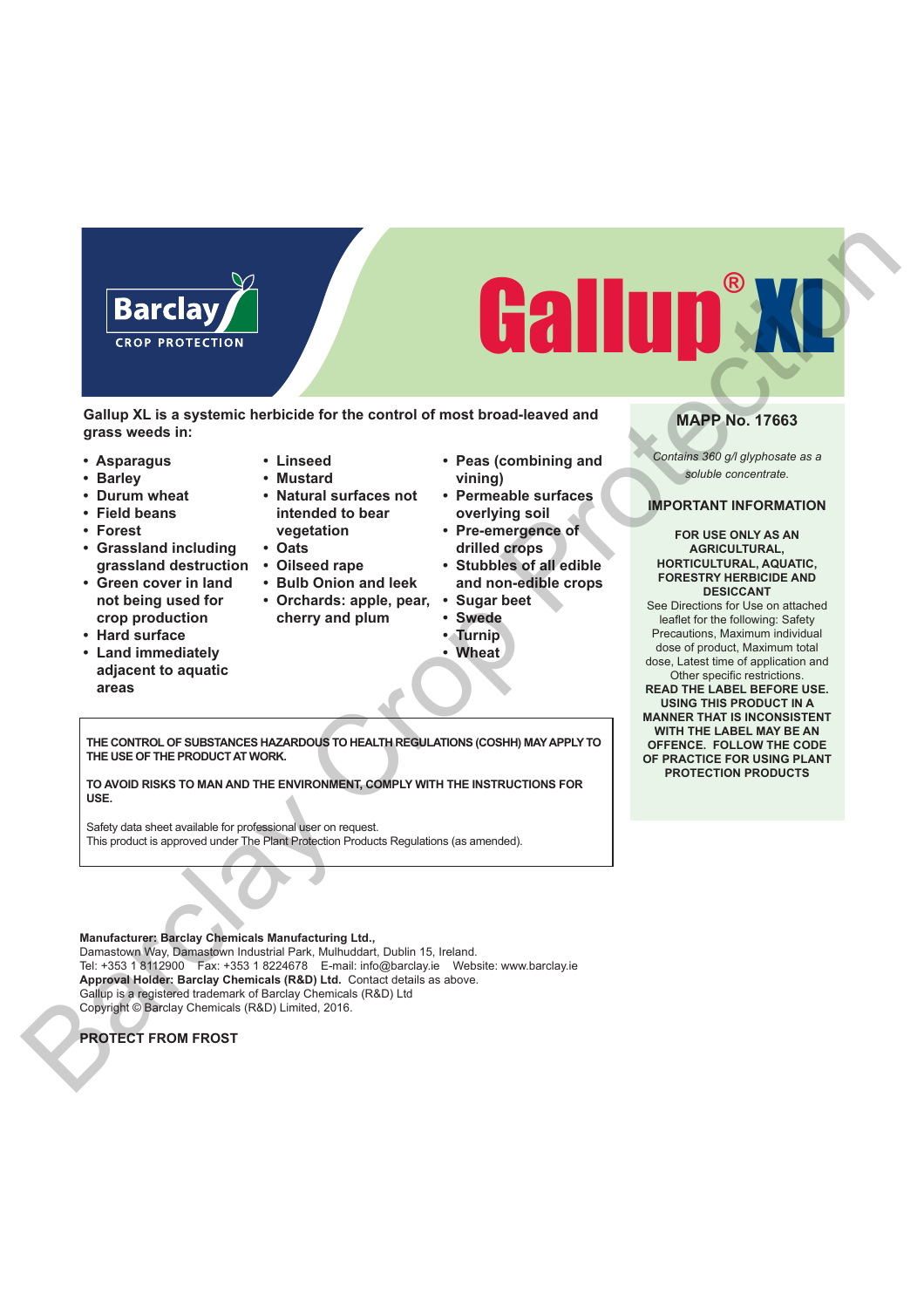# **SAFETY PRECAUTIONS**

# **OPERATOR PROTECTION**

Engineering control of operator exposure must be used where reasonably practicable in addition to the following personal protective equipment:

WEAR SUITABLE PROTECTIVE GLOVES when handling the concentrate and contaminated surfaces.

WEAR SUITABLE PROTECTIVE CLOTHING (COVERALLS), SUITABLE PROTECTIVE GLOVES AND RUBBER BOOTS when using hand-held sprayers, hand-held rotary atomisers, weed-wiping equipment or when making cut stump treatments. WEAR SUITABLE PROTECTIVE CLOTHING (COVERALLS), SUITABLE PROTECTIVE GLOVES, RUBBER BOOTS AND FACE PROTECTION (FACESHIELD) when using stem injection equipment.

However, engineering controls may replace personal protective equipment if a COSHH assessment shows they provide an equal or higher standard of protection.

WASH CONCENTRATE from skin or eyes immediately.

DO NOT BREATHE SPRAY.

WASH ALL PROTECTIVE CLOTHING thoroughly after use, especially the insides of gloves. WASH HANDS AND EXPOSED SKIN before eating, drinking or smoking and after work.

### **ENVIRONMENTAL PROTECTION**

Do not contaminate water with the product or its container\* (Do not clean application equipment near surface water/Avoid contamination from farmyards and roads). \* except when used as directed.

The maximum concentration of glyphosate in the water must not exceed 0.2 ppm or such lower concentration as the appropriate regulatory body may require.

*Livestock must be kept out of treated areas [for at least 5 days following treatment] IF RAGWORT IS PRESENT, FOLLOW THE GUIDANCE IN THE 'DIRECTIONS FOR USE'*

2

### **STORAGE AND DISPOSAL**

KEEP AWAY FROM FOOD, DRINK AND ANIMAL FEEDING STUFFS. KEEP OUT OF REACH OF CHILDREN. KEEP IN ORIGINAL CONTAINER, tightly closed, in a safe place. WASH OUT CONTAINER THOROUGHLY, empty washings into spray tank, and dispose of safely. **TO AVOID RISKS TO MAN AND THE ENVIRONMENT, COMPLY WITH THE INSTRUCTIONS FOR USE.** Safety data sheet available for professional user on request. This product is approved under The Plant Protection Products Regulations (as amended). SAFEY PRECAUTIONS<br>
CREATIVE RECORD TO CONTROL IN A SIGN SPECIFIC IN CONSULTION CONTROL INTERFERING TO CONTROL IN A SIGN SPECIFIC INTERFERING TO CONTROL INTERFERING TO CONTROL INTERFERING TO CONTROL INTERFERING TO CONTROL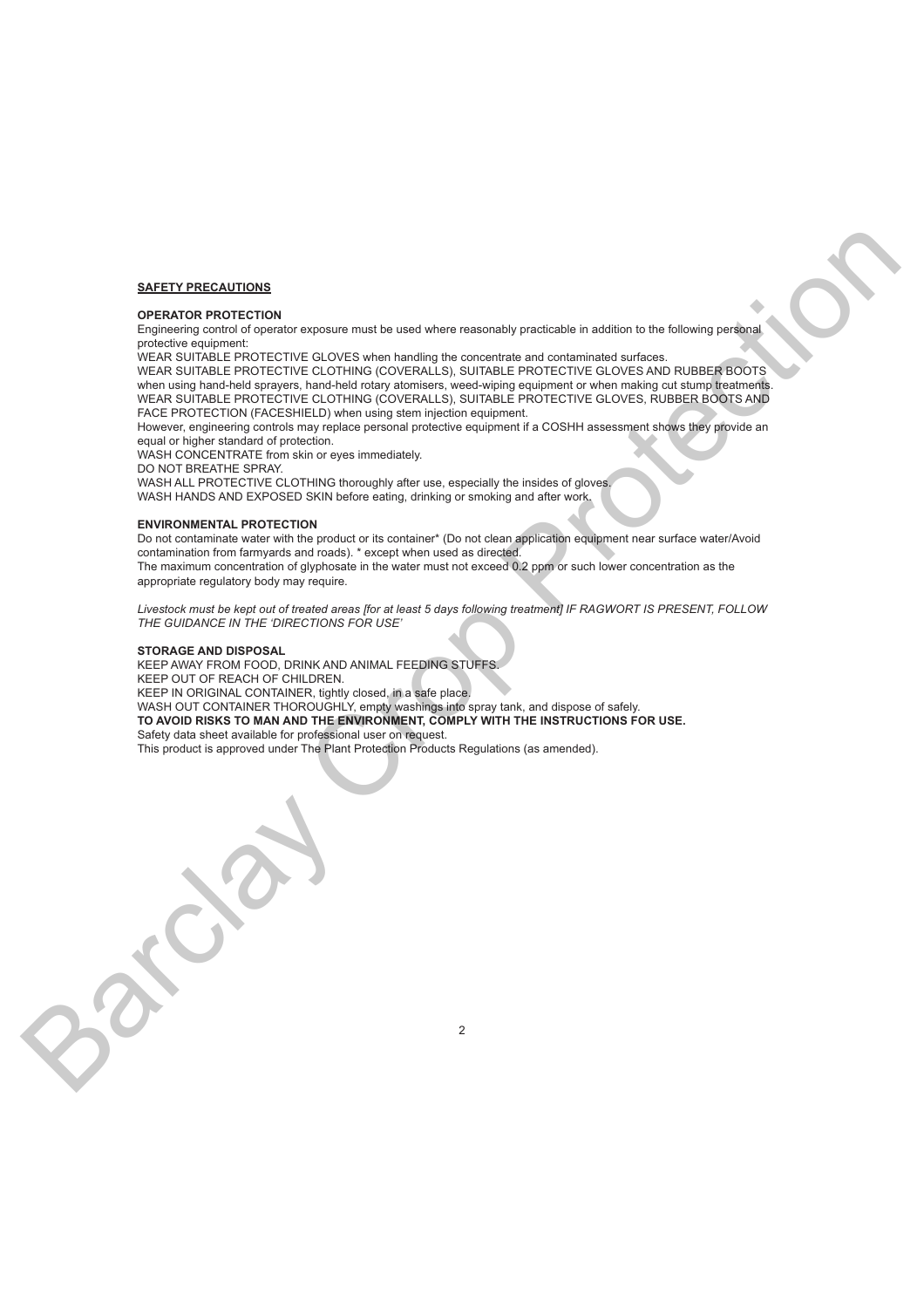# **DIRECTIONS FOR USE**

# **IMPORTANT INFORMATION**

| Where ragwort is present users should consult the Code of Practice on How to Prevent the Spread of Ragwort. Ragwort plants<br>sprayed with this herbicide are more palatable and contain higher levels of toxins. Animals should be excluded from treated<br>areas until any ragwort has completely recovered or died and there is no visible sign of the dead weed. Do not include treated<br>ragwort in hay or silage crops | carefully in order to obtain safe and successful use of this product. |                                    |                                                                                               |
|-------------------------------------------------------------------------------------------------------------------------------------------------------------------------------------------------------------------------------------------------------------------------------------------------------------------------------------------------------------------------------------------------------------------------------|-----------------------------------------------------------------------|------------------------------------|-----------------------------------------------------------------------------------------------|
| <b>IMPORTANT INFORMATION</b>                                                                                                                                                                                                                                                                                                                                                                                                  |                                                                       |                                    |                                                                                               |
| FOR USE ONLY AS AN AGRICULTURAL, HORTICULTURAL, AQUATIC, FORESTRY HERBICIDE AND DESICCANT                                                                                                                                                                                                                                                                                                                                     |                                                                       |                                    |                                                                                               |
| <b>Crops/situations</b>                                                                                                                                                                                                                                                                                                                                                                                                       | <b>Maximum individual</b><br>dose of product                          | <b>Maximum total dose</b>          | Latest time of application                                                                    |
| Wheat, barley, oats, durum wheat,<br>oilseed rape, linseed, mustard,<br>combining peas, vining peas, field<br>beans, sugar beet, swede, turnip,<br>bulb onion and leek.                                                                                                                                                                                                                                                       | $1.5$ $I/ha$                                                          | 1.5 I/ha product per crop          | Pre-emergence of the crop                                                                     |
| Wheat, barley, oats, durum wheat                                                                                                                                                                                                                                                                                                                                                                                              | 4 I/ha                                                                | 4 I/ha product per crop            | 7 days before harvest                                                                         |
| Oilseed rape, linseed                                                                                                                                                                                                                                                                                                                                                                                                         | $4$ <i>l/ha</i>                                                       | 4 I/ha product per crop            | 14 days before harvest                                                                        |
| Mustard                                                                                                                                                                                                                                                                                                                                                                                                                       | $4$ <i>l/ha</i>                                                       | 4 I/ha product per crop            | 8 days before harvest                                                                         |
| Peas (combining), field beans                                                                                                                                                                                                                                                                                                                                                                                                 | $4$ <i>l/ha</i>                                                       | 4 I/ha product per crop            | 7 days before harvest                                                                         |
| Stubbles of all edible and non-edible<br>crops                                                                                                                                                                                                                                                                                                                                                                                | $1.5$ l/ha                                                            | 1.5 I/ha product per year          | 2 days before drilling or planting of<br>the following crop                                   |
| Stubbles of all edible and non-edible<br>crops                                                                                                                                                                                                                                                                                                                                                                                | $5$ $1/ha$                                                            | 5 I/ha product per year            | 5 days before drilling or planting of<br>the following crop or 24 hours<br>before cultivating |
| All edible and non-edible crops<br>(destruction, before sowing/planting)                                                                                                                                                                                                                                                                                                                                                      | $5$ $I/ha$                                                            | 5 I/ha product per year            | 5 days before drilling or planting of<br>the following crop                                   |
| Grassland                                                                                                                                                                                                                                                                                                                                                                                                                     | 6 l/ha                                                                | 6 I/ha product per year            | 5 days before harvest, grazing or<br>drilling                                                 |
| Hard surfaces, natural surfaces not<br>intended to bear vegetation,<br>permeable surfaces overlying soil                                                                                                                                                                                                                                                                                                                      | 6 l/ha                                                                |                                    |                                                                                               |
| Apple and pear orchards                                                                                                                                                                                                                                                                                                                                                                                                       | $5$ $1/ha$                                                            | 5 I/ha product per year            | After harvest but before green<br>cluster stage                                               |
| Cherry and plum orchards                                                                                                                                                                                                                                                                                                                                                                                                      | 5 l/ha                                                                | 5 I/ha product per year            | After harvest (post leaf fall but<br>before white bud stage)                                  |
| Forest<br>$\overline{\phantom{a}}$                                                                                                                                                                                                                                                                                                                                                                                            | 10 l/ha                                                               | see Other specific<br>restrictions |                                                                                               |
| Land immediately adjacent to<br>aquatic areas                                                                                                                                                                                                                                                                                                                                                                                 | 6 l/ha                                                                | see Other specific<br>restrictions |                                                                                               |
| Green cover on land not being used<br>for crop production                                                                                                                                                                                                                                                                                                                                                                     | 6 l/ha                                                                | 6 I/ha product per year            | 24 hours before cultivating                                                                   |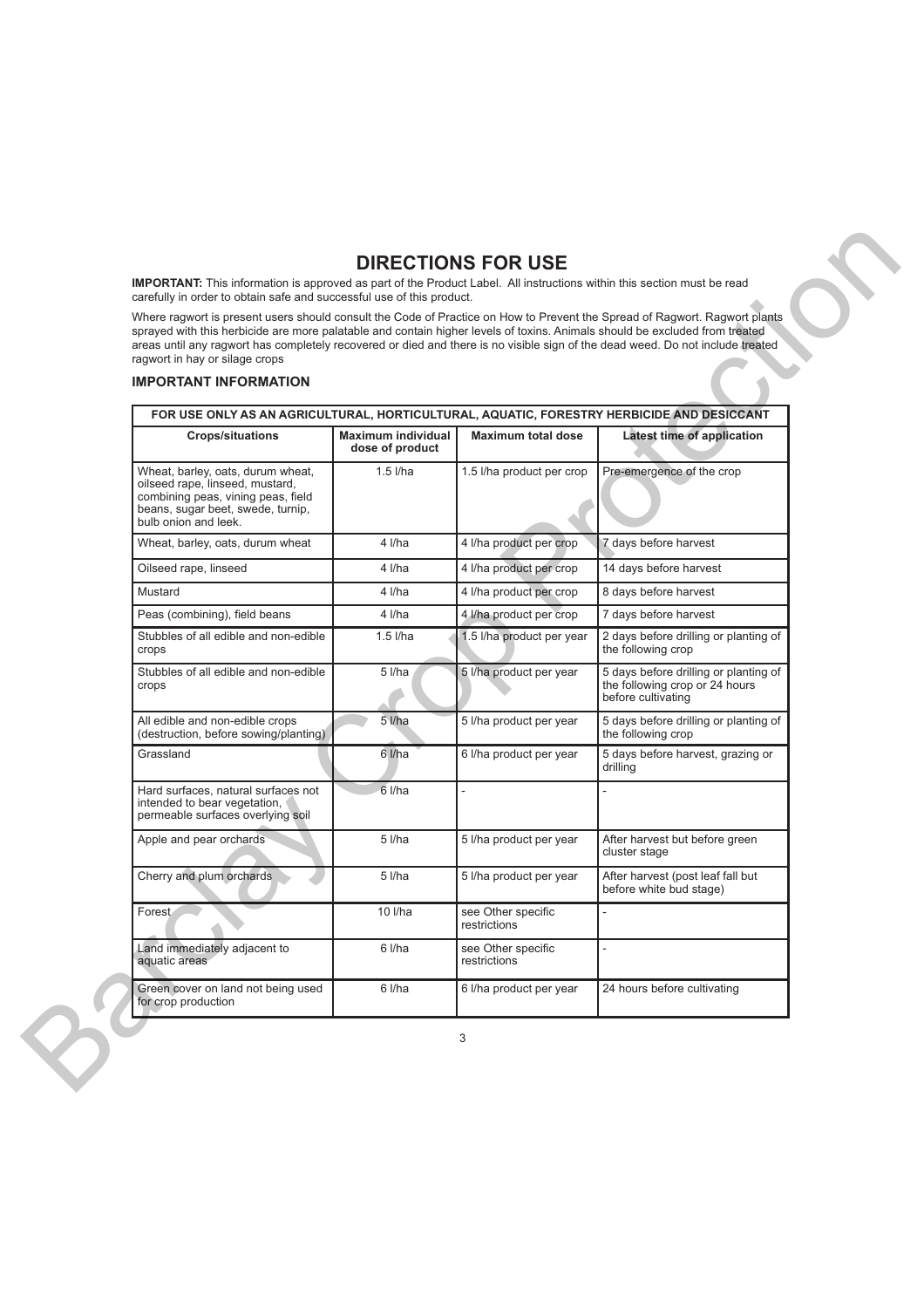### **Other specific restrictions**

- 1. The total dose applied to green cover on land not being used for production must not exceed 6L product/ha/year.
- 2. Users must consult the appropriate water regulatory body (Environment Agency/Scottish Environment Protection Agency)
- before using the product near water and must obtain their agreement before using this product to control aquatic weeds 3. When applying through rotary atomisers, the spray droplet spectra produced must be of minimum Volume Median Diameter (VMD) of 200 microns.
- 4. For stump application, the maximum concentration must not exceed that produced by 200 ml product made up to 1 litre with water (20% v/v).
- 5. Weed-wipers may be used in any crop where the wiper does not touch the growing crop. The maximum concentrations used must not exceed the following (a) Weedwiper Mini – 1:2 dilution with water (b) Other wipers – 1:1 dilution with water.

# **GENERAL INFORMATION**

# **KNAPSACK RATE ESTIMATOR**

| (VMD) of 200 microns.<br>water (20% v/v).<br><b>GENERAL INFORMATION</b> | 1. The total dose applied to green cover on land not being used for production must not exceed 6L product/ha/year.<br>2. Users must consult the appropriate water regulatory body (Environment Agency/Scottish Environment Protection Agency)<br>before using the product near water and must obtain their agreement before using this product to control aquatic weeds<br>3. When applying through rotary atomisers, the spray droplet spectra produced must be of minimum Volume Median Diameter<br>4. For stump application, the maximum concentration must not exceed that produced by 200 ml product made up to 1 litre with<br>5. Weed-wipers may be used in any crop where the wiper does not touch the growing crop. The maximum concentrations<br>used must not exceed the following (a) Weedwiper Mini – 1:2 dilution with water (b) Other wipers – 1:1 dilution with water.<br>READ THE LABEL BEFORE USE. USING THIS PRODUCT IN A MANNER THAT IS INCONSISTENT WITH THE LABEL<br>MAY BE AN OFFENCE. FOLLOW THE CODE OF PRACTICE FOR USING PLANT PROTECTION PRODUCTS<br>Gallup XL is a foliar acting herbicide that controls annual and perennial grasses and most broad-leaved weeds when used as directed.<br>It is translocated from treated vegetative growth to underground roots, rhizomes or stolons. Leaf symptoms, being a reddening then<br>yellowing of the foliage, are first seen on grass weeds but take longer to appear on broad-leaved weeds.<br>It is particularly important that the weeds have sufficient leaf growth and are actively growing when treated. |                                                   |                  |
|-------------------------------------------------------------------------|-------------------------------------------------------------------------------------------------------------------------------------------------------------------------------------------------------------------------------------------------------------------------------------------------------------------------------------------------------------------------------------------------------------------------------------------------------------------------------------------------------------------------------------------------------------------------------------------------------------------------------------------------------------------------------------------------------------------------------------------------------------------------------------------------------------------------------------------------------------------------------------------------------------------------------------------------------------------------------------------------------------------------------------------------------------------------------------------------------------------------------------------------------------------------------------------------------------------------------------------------------------------------------------------------------------------------------------------------------------------------------------------------------------------------------------------------------------------------------------------------------------------------------------------------------------------------------------------|---------------------------------------------------|------------------|
| each with approximately 12-15 cm (5-6") of new growth.                  | Perennial grass weeds must have produced fresh leaves, which are green and vigorous. Common couch/scutch is most susceptible<br>to Gallup XL when it is tillering and when new rhizomes have begun to grow. This is usually when the plants have about 5-6 leaves,                                                                                                                                                                                                                                                                                                                                                                                                                                                                                                                                                                                                                                                                                                                                                                                                                                                                                                                                                                                                                                                                                                                                                                                                                                                                                                                        |                                                   |                  |
| flowering stage.                                                        | The majority of perennial broad-leaved weeds are most susceptible if treated when they are actively growing and are at or near                                                                                                                                                                                                                                                                                                                                                                                                                                                                                                                                                                                                                                                                                                                                                                                                                                                                                                                                                                                                                                                                                                                                                                                                                                                                                                                                                                                                                                                            |                                                   |                  |
| true leaves when sprayed.                                               | Annual weeds should be actively growing with grasses having at least 5 cm (2") of leaf and broad-leaved weeds at least two expanded                                                                                                                                                                                                                                                                                                                                                                                                                                                                                                                                                                                                                                                                                                                                                                                                                                                                                                                                                                                                                                                                                                                                                                                                                                                                                                                                                                                                                                                       |                                                   |                  |
| immediately after spraying.                                             | Couch/scutch grasses and other grass and broad-leaved weeds are less susceptible to Gallup XL when growth is restricted by<br>drought, waterlogging, frost, very high temperatures or natural dieback. Efficacy will be reduced if such conditions occur at or                                                                                                                                                                                                                                                                                                                                                                                                                                                                                                                                                                                                                                                                                                                                                                                                                                                                                                                                                                                                                                                                                                                                                                                                                                                                                                                            |                                                   |                  |
|                                                                         | Occasionally a slight check to crop growth may occur, particularly after direct drilling when crop seeds germinate amongst a mass of<br>decaying foliage, stolons, rhizomes or roots. Thorough cultivations are necessary to disperse or bury decaying organic matter.<br>Consolidate loose soils and ensure crops are adequately fertilised and appropriate measures are taken to prevent insect and fungal<br>damage to the following crop, especially where following grassland.                                                                                                                                                                                                                                                                                                                                                                                                                                                                                                                                                                                                                                                                                                                                                                                                                                                                                                                                                                                                                                                                                                       |                                                   |                  |
|                                                                         | Do not apply lime, fertiliser, farmyard manure, pesticides or similar materials within 7 days of Gallup XL.                                                                                                                                                                                                                                                                                                                                                                                                                                                                                                                                                                                                                                                                                                                                                                                                                                                                                                                                                                                                                                                                                                                                                                                                                                                                                                                                                                                                                                                                               |                                                   |                  |
|                                                                         | Note: Gallup XL does not give acceptable control of horsetail, Equisetum arvense. Repeat treatment will be necessary.                                                                                                                                                                                                                                                                                                                                                                                                                                                                                                                                                                                                                                                                                                                                                                                                                                                                                                                                                                                                                                                                                                                                                                                                                                                                                                                                                                                                                                                                     |                                                   |                  |
|                                                                         | <b>KNAPSACK RATE ESTIMATOR</b>                                                                                                                                                                                                                                                                                                                                                                                                                                                                                                                                                                                                                                                                                                                                                                                                                                                                                                                                                                                                                                                                                                                                                                                                                                                                                                                                                                                                                                                                                                                                                            |                                                   |                  |
| for use' section of the label.                                          | Using standard nozzles appropriately calibrated, each litre will treat 40m <sup>2</sup> (250l/ha water)<br>The rate of product applied using a knapsack sprayer must be equivalent to the application rates authorised in the 'Directions'                                                                                                                                                                                                                                                                                                                                                                                                                                                                                                                                                                                                                                                                                                                                                                                                                                                                                                                                                                                                                                                                                                                                                                                                                                                                                                                                                |                                                   |                  |
| Gallup XL<br>recommendation:                                            | Quantity of Gallup XL required per<br>10 litres to treat 400m <sup>2</sup>                                                                                                                                                                                                                                                                                                                                                                                                                                                                                                                                                                                                                                                                                                                                                                                                                                                                                                                                                                                                                                                                                                                                                                                                                                                                                                                                                                                                                                                                                                                | Gallup XL required per 1 litre<br>spray solution: | Area of Use      |
|                                                                         | 160 ml                                                                                                                                                                                                                                                                                                                                                                                                                                                                                                                                                                                                                                                                                                                                                                                                                                                                                                                                                                                                                                                                                                                                                                                                                                                                                                                                                                                                                                                                                                                                                                                    | 16 ml/1L water                                    | General Use      |
| 4.0 I/ha in 250 I/ha water                                              |                                                                                                                                                                                                                                                                                                                                                                                                                                                                                                                                                                                                                                                                                                                                                                                                                                                                                                                                                                                                                                                                                                                                                                                                                                                                                                                                                                                                                                                                                                                                                                                           | 24 ml/1L water                                    | Perennial broad- |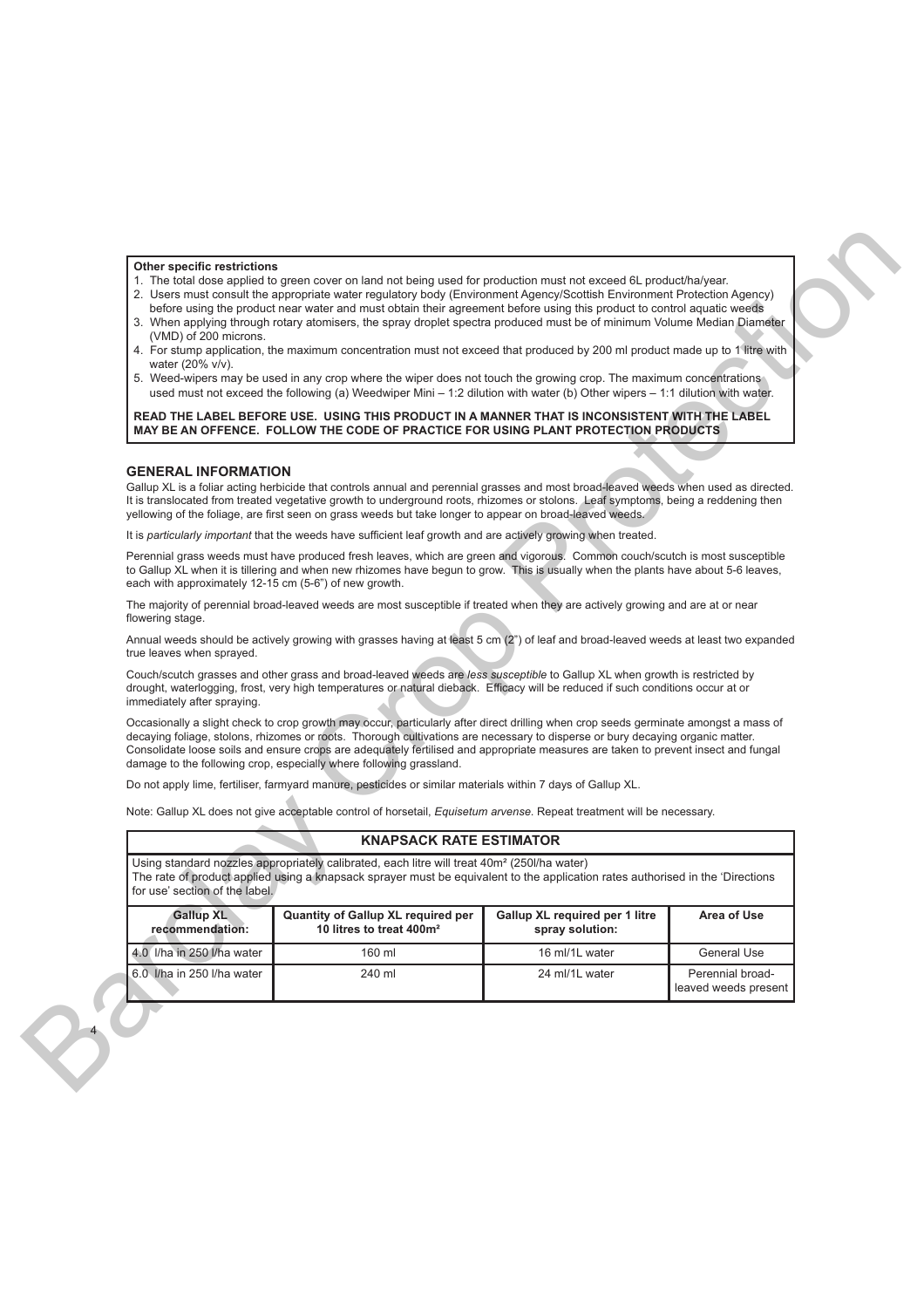# **WEATHER CONDITIONS**

A period of at least 6 hours and preferably 24 hours free of rain must follow spraying. Do not spray onto weeds suffering from drought stress as reduced control may occur. Do not spray in windy conditions as drift onto other crops or vegetation can cause severe injury or destruction. Do not spray during frosty weather that prevents active growth and can induce weed senescence.

| <b>Weeds Controlled:</b>                              | Annual grasses and broad-leaved weeds.<br>Volunteer cereals.                                                                                                                                                                                                                                                   |                                                                                                                                                                              |                                                                                        |
|-------------------------------------------------------|----------------------------------------------------------------------------------------------------------------------------------------------------------------------------------------------------------------------------------------------------------------------------------------------------------------|------------------------------------------------------------------------------------------------------------------------------------------------------------------------------|----------------------------------------------------------------------------------------|
|                                                       | Seed must be drilled and drills firmly closed with a minimum 15 mm $(\frac{1}{2})$ of settled soil above the seed.<br>Annual weeds must be small when treated following direct drilling.<br>DO NOT ALLOW SPRAY TO CONTACT THE LEAVES OF ANY CROP<br>CAUTION: Ensure that spraying precedes ANY crop emergence. |                                                                                                                                                                              |                                                                                        |
| Crop                                                  |                                                                                                                                                                                                                                                                                                                | <b>Time and Method</b>                                                                                                                                                       | <b>Dose Rate</b>                                                                       |
| Drilled crops of:<br>Wheat, barley, oats, durum wheat |                                                                                                                                                                                                                                                                                                                | Spray after drilling but not later than<br>72 hours before crop emergence.                                                                                                   | $1.5$ I/ha                                                                             |
| leek.                                                 | Oilseed rape, linseed, mustard, combining peas, vining<br>peas, field beans, sugar beet, swede, turnip, onion and                                                                                                                                                                                              | Spray up to 48 hours after drilling.                                                                                                                                         | Apply in 80-125 I/ha water                                                             |
|                                                       |                                                                                                                                                                                                                                                                                                                | <b>WEED CONTROL PRE-EMERGENCE OF ASPARAGUS</b>                                                                                                                               |                                                                                        |
| <b>Weeds Controlled:</b>                              | Annual and perennial broad-leaved weeds and grasses.                                                                                                                                                                                                                                                           |                                                                                                                                                                              |                                                                                        |
| Crop                                                  |                                                                                                                                                                                                                                                                                                                | <b>Time and Method</b>                                                                                                                                                       | <b>Dose Rate</b>                                                                       |
|                                                       |                                                                                                                                                                                                                                                                                                                | before ALL new spear emergence.<br>Spray must not contact the<br>spears/foliage of the crop. At least<br>15 mm of firmly settled soil must be<br>covering crowns and spears. | <b>Perennial grasses</b><br>Perennial broad-leaved weeds<br>Apply in 80-250 I/ha water |
|                                                       |                                                                                                                                                                                                                                                                                                                | 5                                                                                                                                                                            |                                                                                        |

| <b>WEED CONTROL PRE-EMERGENCE OF ASPARAGUS</b> |  |                                                                     |                                                 |
|------------------------------------------------|--|---------------------------------------------------------------------|-------------------------------------------------|
| <b>Weeds Controlled:</b>                       |  | Annual and perennial broad-leaved weeds and grasses.                |                                                 |
| Crop                                           |  | <b>Time and Method</b>                                              | <b>Dose Rate</b>                                |
| Asparagus                                      |  | Spray whilst the crop is dormant<br>before ALL new spear emergence. | <b>Annual weeds</b><br>$1.5$ <i>l/ha</i>        |
|                                                |  | Spray must not contact the<br>spears/foliage of the crop. At least  | <b>Perennial grasses</b><br>$4$ I/ha            |
|                                                |  | 15 mm of firmly settled soil must be<br>covering crowns and spears. | Perennial broad-leaved weeds<br>$5$ <i>l/ha</i> |
|                                                |  |                                                                     | Apply in 80-250 I/ha water                      |

5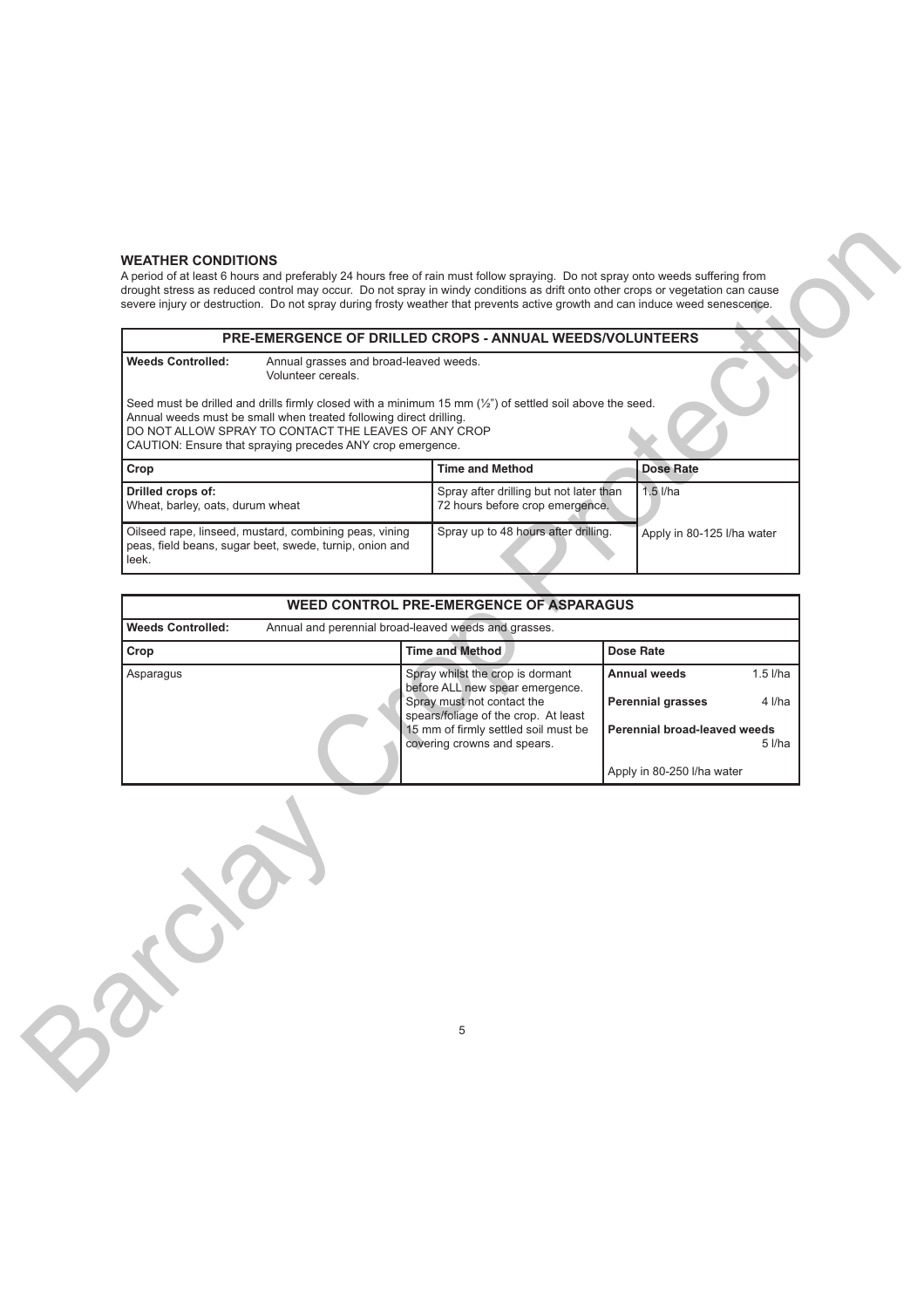| <b>Weeds Controlled:</b>                                                              | Common couch/scutch (Elymus repens)<br>Creeping bent (Agrostis stolonifera)                                                                                                           |                                                                                                                                                                                                                                                                                                                                                                                                                                                                                                                                                                                                                                                                                                                                                                                                                                                                                                                                                                                                                                  | Black bent (Agrostis gigantea)<br>Perennial broad-leaved weeds                                                                                                                                                                        |
|---------------------------------------------------------------------------------------|---------------------------------------------------------------------------------------------------------------------------------------------------------------------------------------|----------------------------------------------------------------------------------------------------------------------------------------------------------------------------------------------------------------------------------------------------------------------------------------------------------------------------------------------------------------------------------------------------------------------------------------------------------------------------------------------------------------------------------------------------------------------------------------------------------------------------------------------------------------------------------------------------------------------------------------------------------------------------------------------------------------------------------------------------------------------------------------------------------------------------------------------------------------------------------------------------------------------------------|---------------------------------------------------------------------------------------------------------------------------------------------------------------------------------------------------------------------------------------|
| Crops:                                                                                | Wheat including durum wheat, and oats destined for milling or feed.<br>Barley destined for malting or feed.<br>DO NOT TREAT CROPS INTENDED FOR SEED.<br>DO NOT TREAT UNDERSOWN CROPS. | (Consult purchasers of crops grown on contract and prospective purchasers of malting grade barley before treatment)                                                                                                                                                                                                                                                                                                                                                                                                                                                                                                                                                                                                                                                                                                                                                                                                                                                                                                              |                                                                                                                                                                                                                                       |
| Time                                                                                  |                                                                                                                                                                                       | <b>Method</b>                                                                                                                                                                                                                                                                                                                                                                                                                                                                                                                                                                                                                                                                                                                                                                                                                                                                                                                                                                                                                    | <b>Dose Rate</b>                                                                                                                                                                                                                      |
| measures less than 30%.<br>accessible to the spray.                                   | Spray when the moisture content of the grain<br>Target weeds must be green, actively growing and<br>(aided desiccation of the crop already in the ripening phase)                     | Spray the crop and weeds overall.<br>Annual weeds and grasses or low<br>Use high clearance tractors with<br>couch/scutch grass infestations<br>up to 25 shoots/m <sup>2</sup> :<br>narrow wheels and crop dividers.<br>2 l/ha<br>Adjust boom height to maximise<br>spray retention on the target weeds.<br>Apply in 80-150 I/ha water for this<br>dose rate<br>After spraying:<br>Wait at least 7 days before<br>Low-medium couch/scutch-grass<br>harvesting. Treated straw must be<br>infestations, up to 75 shoots/m <sup>2</sup> :<br>chopped and incorporated or<br>3 I/ha<br>removed, after which normal<br>cultivations may be resumed.<br>Medium-high couch/scutch-grass<br>Treated straw may be used for feed<br>infestations, over 75 shoots/m <sup>2</sup> :<br>and litter, but must not be used for<br>4 I/ha<br>horticultural purposes.<br>Perennial broad-leaved weeds;<br>other perennial grasses:<br>4 l/ha<br>Apply in 150-250 I/ha water.<br>DETERMINATION OF HARVEST FOR WHEAT AND BARLEY (HARVEST MANAGEMENT) |                                                                                                                                                                                                                                       |
| <b>Crops:</b> Wheat, for milling and feed.                                            | Barley, for malting or feed.<br>DO NOT TREAT CROPS INTENDED FOR SEED.<br>DO NOT TREAT UNDERSOWN CROPS.                                                                                | (Consult purchasers of crops grown on contract and prospective purchasers of malting grade barley before treatment).                                                                                                                                                                                                                                                                                                                                                                                                                                                                                                                                                                                                                                                                                                                                                                                                                                                                                                             |                                                                                                                                                                                                                                       |
| <b>Time and Method</b>                                                                |                                                                                                                                                                                       | <b>Dose Rate</b>                                                                                                                                                                                                                                                                                                                                                                                                                                                                                                                                                                                                                                                                                                                                                                                                                                                                                                                                                                                                                 | <b>Remarks</b>                                                                                                                                                                                                                        |
| less than 30%.<br>dividers.<br>Harvesting:<br>Wait at least 7 days before harvesting. | Spray when the moisture content of the grain measures<br>Spray the crop and any weeds overall. Use high<br>clearance tractors with narrow wheels and crop                             | $1 - 1.5$ I/ha<br>(Use 1.5 I/ha if annual broad-leaved<br>weeds are present)<br>Apply in 80-150 I/ha water for these<br>doses.                                                                                                                                                                                                                                                                                                                                                                                                                                                                                                                                                                                                                                                                                                                                                                                                                                                                                                   | After spraying, treated straw must<br>be chopped and incorporated or<br>removed, after which cultivations<br>may be resumed. Treated straw<br>may be used for feed and litter, but<br>must not be used for horticultural<br>purposes. |
|                                                                                       |                                                                                                                                                                                       | 6                                                                                                                                                                                                                                                                                                                                                                                                                                                                                                                                                                                                                                                                                                                                                                                                                                                                                                                                                                                                                                |                                                                                                                                                                                                                                       |

| DETERMINATION OF HARVEST FOR WHEAT AND BARLEY (HARVEST MANAGEMENT)                                                                                                                                                                                                       | (aided desiccation of the crop already in the ripening phase)                                                                  |                                                                                                                                                                                                                                       |
|--------------------------------------------------------------------------------------------------------------------------------------------------------------------------------------------------------------------------------------------------------------------------|--------------------------------------------------------------------------------------------------------------------------------|---------------------------------------------------------------------------------------------------------------------------------------------------------------------------------------------------------------------------------------|
| Wheat, for milling and feed.<br>Crops:<br>Barley, for malting or feed.<br>(Consult purchasers of crops grown on contract and prospective purchasers of malting grade barley before treatment).<br>DO NOT TREAT CROPS INTENDED FOR SEED.<br>DO NOT TREAT UNDERSOWN CROPS. |                                                                                                                                |                                                                                                                                                                                                                                       |
| <b>Time and Method</b>                                                                                                                                                                                                                                                   | <b>Dose Rate</b>                                                                                                               | <b>Remarks</b>                                                                                                                                                                                                                        |
| Spray when the moisture content of the grain measures<br>less than $30\%$ .<br>Spray the crop and any weeds overall. Use high<br>clearance tractors with narrow wheels and crop<br>dividers.<br>Harvesting:<br>Wait at least 7 days before harvesting.                   | $1 - 1.5$ I/ha<br>(Use 1.5 I/ha if annual broad-leaved<br>weeds are present)<br>Apply in 80-150 I/ha water for these<br>doses. | After spraying, treated straw must<br>be chopped and incorporated or<br>removed, after which cultivations<br>may be resumed. Treated straw<br>may be used for feed and litter, but<br>must not be used for horticultural<br>purposes. |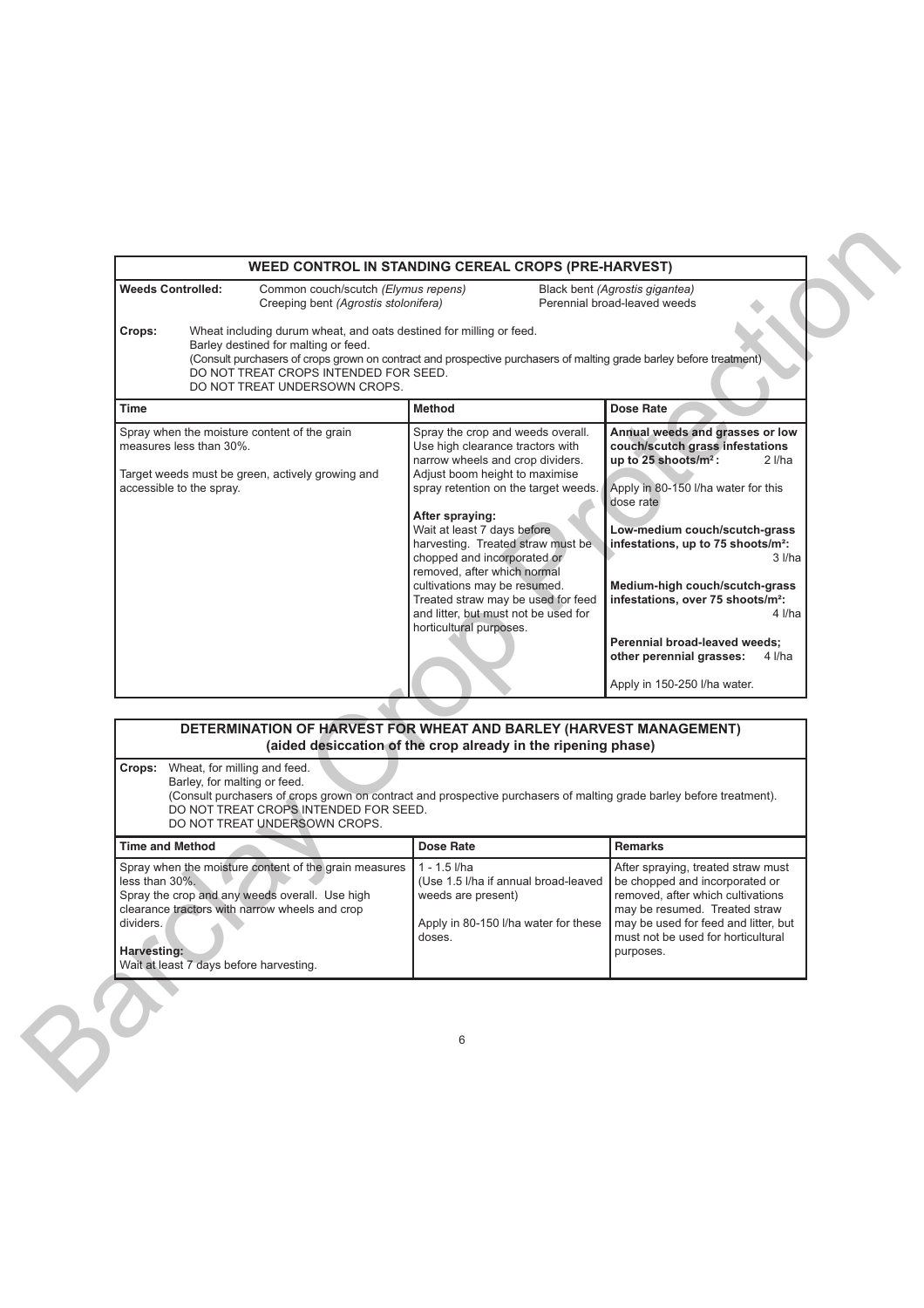| <b>Weeds Controlled:</b>                                                                                                                                            |         | Common couch/scutch (Elymus repens).<br>Black bent (Agrostis gigantea).<br>Creeping bent (Agrostis stolonifera).<br>Perennial broad-leaved weeds.                                                                                                        |                                                                                                                                                       |
|---------------------------------------------------------------------------------------------------------------------------------------------------------------------|---------|----------------------------------------------------------------------------------------------------------------------------------------------------------------------------------------------------------------------------------------------------------|-------------------------------------------------------------------------------------------------------------------------------------------------------|
| Crops:                                                                                                                                                              | Mustard | Oilseed rape, winter or spring.<br>Linseed, winter or spring                                                                                                                                                                                             |                                                                                                                                                       |
| DO NOT TREAT CROPS INTENDED FOR SEED.                                                                                                                               |         | The treatment is suitable only for uniform, evenly maturing crops proceeding to harvest in prime condition.                                                                                                                                              |                                                                                                                                                       |
| Time                                                                                                                                                                |         | <b>Method</b>                                                                                                                                                                                                                                            | <b>Dose Rate</b>                                                                                                                                      |
| Weed control/crop desiccation:<br>Spray 2-3 weeks before harvest<br>when the natural ripening of the<br>seed is progressing and the<br>moisture content of the seed |         | Spray the crop and weeds overall. Minimise crop damage<br>by use of high clearance tractors with narrow wheels and<br>crop dividers.<br>After spraying:                                                                                                  | Low-medium couch/scutch-grass<br>infestations up to 75 shoots/m <sup>2</sup><br>and crop desiccation:<br>$3$ $1/ha$<br>Medium-high couch/scutch-grass |
| measures less than 30%. Target<br>weeds must be green, actively<br>growing and accessible to the<br>spray.                                                          |         | Wait at least 8 days before harvesting mustard.<br>Wait at least 14 days before harvesting Oilseed rape.<br>Wait at least 14 days before harvesting linseed although<br>up to 28 days may be necessary to achieve the required<br>degree of desiccation. | infestations over 75 shoots/m <sup>2</sup> and<br>crop desiccation:<br>4 I/ha<br>Perennial broad-leaved weeds;<br>other perennial grasses and         |
|                                                                                                                                                                     |         | Direct combine harvest the crop when fit. Treated straw<br>must be chopped and incorporated or removed, after<br>which normal cultivations may be resumed.                                                                                               | dessication:<br>4 I/ha<br>Apply in 200-250 I/ha water.                                                                                                |
|                                                                                                                                                                     |         | WEED CONTROL IN FIELD BEANS AND PEAS (PRE-HARVEST)                                                                                                                                                                                                       |                                                                                                                                                       |
| <b>Weeds Controlled:</b>                                                                                                                                            |         | Common couch/scutch (Elymus repens).<br>Black bent (Agrostis gigantea).<br>Creeping bent (Agrostis stolonifera).<br>Perennial broad-leaved weeds.                                                                                                        |                                                                                                                                                       |
| Crops:                                                                                                                                                              |         | Field beans, winter or spring.<br>Peas, winter or spring, to be harvested dry<br>DO NOT TREAT CROPS INTENDED FOR SEED.                                                                                                                                   |                                                                                                                                                       |
|                                                                                                                                                                     |         | Note: This treatment is intended for weed control and not for crop desiccation.                                                                                                                                                                          |                                                                                                                                                       |
| <b>Time</b>                                                                                                                                                         |         | Method                                                                                                                                                                                                                                                   | <b>Dose Rate</b>                                                                                                                                      |
| Spray when the natural ripening of<br>the seed is progressing and the<br>moisture content of the seed<br>measures less than 30%.                                    |         | Spray the crop and weeds overall. Minimise crop damage<br>by use of high clearance tractors with narrow wheels and<br>crop dividers.                                                                                                                     | Low-medium couch/scutch-grass<br>infestations up to 75 shoots/m <sup>2</sup> :<br>$3$ $1/ha$                                                          |
| Target weeds must be green,<br>actively growing and accessible to<br>the spray.                                                                                     |         | After spraying:<br>Wait at least 7 days before harvesting. Direct combine<br>harvest the crop when fit. Treated straw must be chopped<br>and incorporated or removed, after which normal                                                                 | Medium-high couch/scutch-grass<br>infestations over 75 shoots/m <sup>2</sup> :<br>4 l/ha                                                              |
|                                                                                                                                                                     |         | cultivations may be resumed.                                                                                                                                                                                                                             | Perennial broad-leaved weeds;<br>other perennial grasses:<br>4 I/ha                                                                                   |
|                                                                                                                                                                     |         |                                                                                                                                                                                                                                                          | Apply in 200-250 I/ha water.                                                                                                                          |

|                                                                                                                                                                                                                     | WEED CONTROL IN FIELD BEANS AND PEAS (PRE-HARVEST)                                                                                                                                                                                                                                                                                                               |                                                                                                                                                                                                                                                                                                 |
|---------------------------------------------------------------------------------------------------------------------------------------------------------------------------------------------------------------------|------------------------------------------------------------------------------------------------------------------------------------------------------------------------------------------------------------------------------------------------------------------------------------------------------------------------------------------------------------------|-------------------------------------------------------------------------------------------------------------------------------------------------------------------------------------------------------------------------------------------------------------------------------------------------|
| <b>Weeds Controlled:</b><br>Crops:                                                                                                                                                                                  | Common couch/scutch (Elymus repens).<br>Creeping bent (Agrostis stolonifera).<br>Field beans, winter or spring.                                                                                                                                                                                                                                                  | Black bent (Agrostis gigantea).<br>Perennial broad-leaved weeds.                                                                                                                                                                                                                                |
|                                                                                                                                                                                                                     | Peas, winter or spring, to be harvested dry<br>DO NOT TREAT CROPS INTENDED FOR SEED.                                                                                                                                                                                                                                                                             |                                                                                                                                                                                                                                                                                                 |
|                                                                                                                                                                                                                     | Note: This treatment is intended for weed control and not for crop desiccation.                                                                                                                                                                                                                                                                                  |                                                                                                                                                                                                                                                                                                 |
| <b>Time</b>                                                                                                                                                                                                         | Method                                                                                                                                                                                                                                                                                                                                                           | Dose Rate                                                                                                                                                                                                                                                                                       |
| Spray when the natural ripening of<br>the seed is progressing and the<br>moisture content of the seed<br>measures less than 30%.<br>Target weeds must be green,<br>actively growing and accessible to<br>the spray. | Spray the crop and weeds overall. Minimise crop damage<br>by use of high clearance tractors with narrow wheels and<br>crop dividers.<br>After spraying:<br>Wait at least 7 days before harvesting. Direct combine<br>harvest the crop when fit. Treated straw must be chopped<br>and incorporated or removed, after which normal<br>cultivations may be resumed. | Low-medium couch/scutch-grass<br>infestations up to 75 shoots/m <sup>2</sup> :<br>$3$ I/ha<br>Medium-high couch/scutch-grass<br>infestations over 75 shoots/m <sup>2</sup> :<br>4 I/ha<br>Perennial broad-leaved weeds;<br>other perennial grasses:<br>$4$ I/ha<br>Apply in 200-250 I/ha water. |
|                                                                                                                                                                                                                     | 7                                                                                                                                                                                                                                                                                                                                                                |                                                                                                                                                                                                                                                                                                 |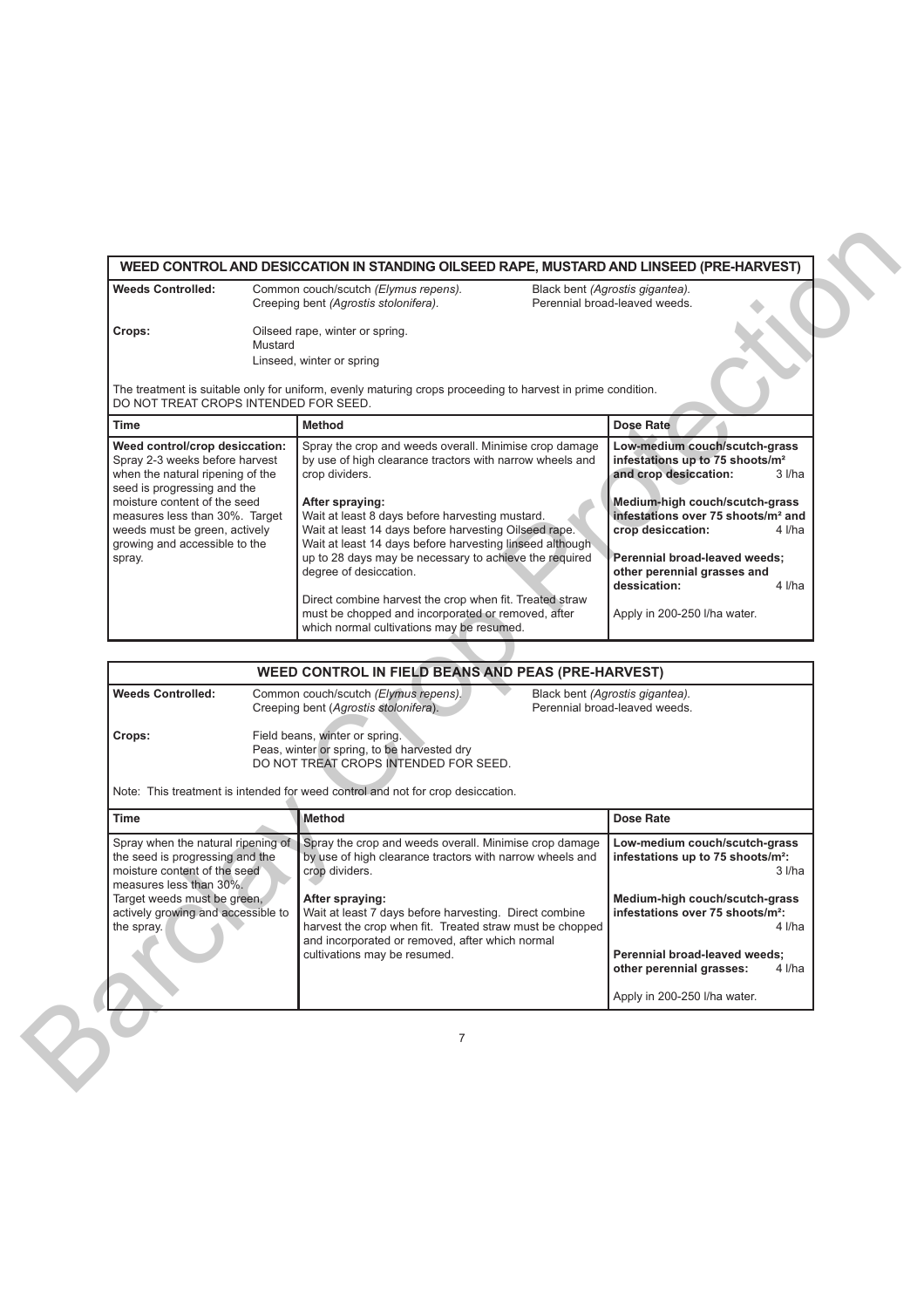| <b>Weeds Controlled:</b><br>Crops:                                                                                                                                                                       | Common couch/scutch (Elymus repens).<br>Black bent (Agrostis gigantea).<br>Creeping bent (Agrostis stolonifera).<br>Annual grasses and broad-leaved weeds.<br>Volunteer cereals and potatoes (autumn only).<br>Any crop to follow application on stubble.                                                                                                                                                                                    |                                                                                                                                                                                                                                                                                                                                                                                         |
|----------------------------------------------------------------------------------------------------------------------------------------------------------------------------------------------------------|----------------------------------------------------------------------------------------------------------------------------------------------------------------------------------------------------------------------------------------------------------------------------------------------------------------------------------------------------------------------------------------------------------------------------------------------|-----------------------------------------------------------------------------------------------------------------------------------------------------------------------------------------------------------------------------------------------------------------------------------------------------------------------------------------------------------------------------------------|
| <b>Time</b>                                                                                                                                                                                              | <b>Method</b>                                                                                                                                                                                                                                                                                                                                                                                                                                | <b>Dose Rate</b>                                                                                                                                                                                                                                                                                                                                                                        |
| Autumn/winter applications:<br>Spray when perennial weeds are<br>actively growing, especially after mid-<br>October. Common couch/scutch<br>should have at least 6 new leaves<br>approx. 12cm (5") long. | After harvest:<br>• Do not cultivate.<br>• Remove straw.<br>• Allow weeds to regrow.<br>• Spray during mild conditions.<br>• Allow volunteer potatoes to make ample top growth and<br>spray well before onset of frost or natural senescence.<br>After spraying:<br>• If before mid-November, wait at least 5 days before cultivating.<br>• If after mid-November, wait for perennial grass leaves to turn<br>red/yellow before cultivating. | Annual weeds and grasses or low<br>couch/scutch grass infestations up<br>to 25 shoots/ $m^2$ :<br>$2$ <i>l/ha</i><br>Apply in 80-150 I/ha water for this dose<br>rate.<br>Low-medium couch/scutch-grass<br>infestations up to 75 shoots/m <sup>2</sup> :<br>3 l/ha<br>Medium-high couch/scutch-grass<br>infestations over 75 shoots/m <sup>2</sup> and<br>volunteer potatoes:<br>4 I/ha |
| <b>Spring applications:</b><br>Spray when weeds are actively<br>growing as for autumn applications.<br>Roots chopped by cultivations must<br>show new leaf growth to be killed.                          | After harvest:<br>• Cultivate as required.<br>• Leave for regrowth to appear - allow a minimum 21 days<br>weed growth before spraying.<br>After spraying:<br>Wait at least 5 days before cultivating. Re-treatment may be<br>necessary pre-harvest or in autumn as emergence in spring<br>may be incomplete.                                                                                                                                 | Perennial broad-leaved weeds<br>present:<br>$5$ <i>l/ha</i><br>Apply in 150-250 I/ha water.<br>Note: the effect of 2 litres product/ha<br>on the long term control of<br>couch/scutch grass is not known.                                                                                                                                                                               |
|                                                                                                                                                                                                          | ALL EDIBLE AND NON-EDIBLE CROPS - DESTRUCTION OF WEEDS AMONGST ANY FAILED,<br>UNWANTED OR UNMARKETABLE RESIDUAL CROP PRIOR TO RE-CROPPING                                                                                                                                                                                                                                                                                                    |                                                                                                                                                                                                                                                                                                                                                                                         |
| Do not use under glass or polythene.<br><b>Weeds Controlled:</b>                                                                                                                                         | Common couch/scutch (Elymus repens).<br>Black bent (Agrostis gigantea).<br>Creeping bent (Agrostis stolonifera).<br>Annual grasses and broad-leaved weeds.<br>Perennial broad-leaved weeds.                                                                                                                                                                                                                                                  |                                                                                                                                                                                                                                                                                                                                                                                         |
| <b>Time</b>                                                                                                                                                                                              | <b>Method</b>                                                                                                                                                                                                                                                                                                                                                                                                                                | <b>Dose Rate</b>                                                                                                                                                                                                                                                                                                                                                                        |
| Spray when perennial weeds are<br>actively growing, especially after mid-<br>October.<br>Common couch/scutch should have at<br>least 6 new leaves approx. 12 cm<br>long.                                 | Allow the weeds to make ample top growth and spray well<br>before onset of frost or natural senescence.<br>After spraying:<br>• If before mid-November, wait at least 5 days before<br>cultivating.<br>• If after mid-November, wait for perennial grass leaves to turn<br>red/yellow before cultivating.<br>· Old crop residues must be chopped and incorporated or<br>removed, after which normal cultivations may be resumed.             | $1.5$ I/ha<br>Annual weeds:<br>Apply in 80-125 I/ha water.<br>4 l/ha<br>Perennial grass weeds:<br>Perennial broad-leaved weeds:<br>5 l/ha<br>Apply in 150-250 I/ha water.                                                                                                                                                                                                               |
|                                                                                                                                                                                                          | 8                                                                                                                                                                                                                                                                                                                                                                                                                                            |                                                                                                                                                                                                                                                                                                                                                                                         |

# **ALL EDIBLE AND NON-EDIBLE CROPS - DESTRUCTION OF WEEDS AMONGST ANY FAILED, UNWANTED OR UNMARKETABLE RESIDUAL CROP PRIOR TO RE-CROPPING**

| Do not use under glass or polythene.<br><b>Weeds Controlled:</b>          | Common couch/scutch (Elymus repens).<br>Creeping bent (Agrostis stolonifera).<br>Perennial broad-leaved weeds.                                                | Black bent (Agrostis gigantea).<br>Annual grasses and broad-leaved weeds. |                               |            |
|---------------------------------------------------------------------------|---------------------------------------------------------------------------------------------------------------------------------------------------------------|---------------------------------------------------------------------------|-------------------------------|------------|
| <b>Time</b>                                                               | Method                                                                                                                                                        |                                                                           | <b>Dose Rate</b>              |            |
| Spray when perennial weeds are<br>actively growing, especially after mid- | Allow the weeds to make ample top growth and spray well<br>before onset of frost or natural senescence.                                                       |                                                                           | Annual weeds:                 | $1.5$ I/ha |
| October.<br>Common couch/scutch should have at                            | After spraying:                                                                                                                                               |                                                                           | Apply in 80-125 I/ha water.   |            |
| least 6 new leaves approx. 12 cm<br>long.                                 | • If before mid-November, wait at least 5 days before<br>cultivating.                                                                                         |                                                                           | Perennial grass weeds:        | $4$ I/ha   |
|                                                                           | • If after mid-November, wait for perennial grass leaves to turn<br>red/yellow before cultivating.<br>• Old crop residues must be chopped and incorporated or |                                                                           | Perennial broad-leaved weeds: | $5$ I/ha   |
|                                                                           | removed, after which normal cultivations may be resumed.                                                                                                      |                                                                           | Apply in 150-250 I/ha water.  |            |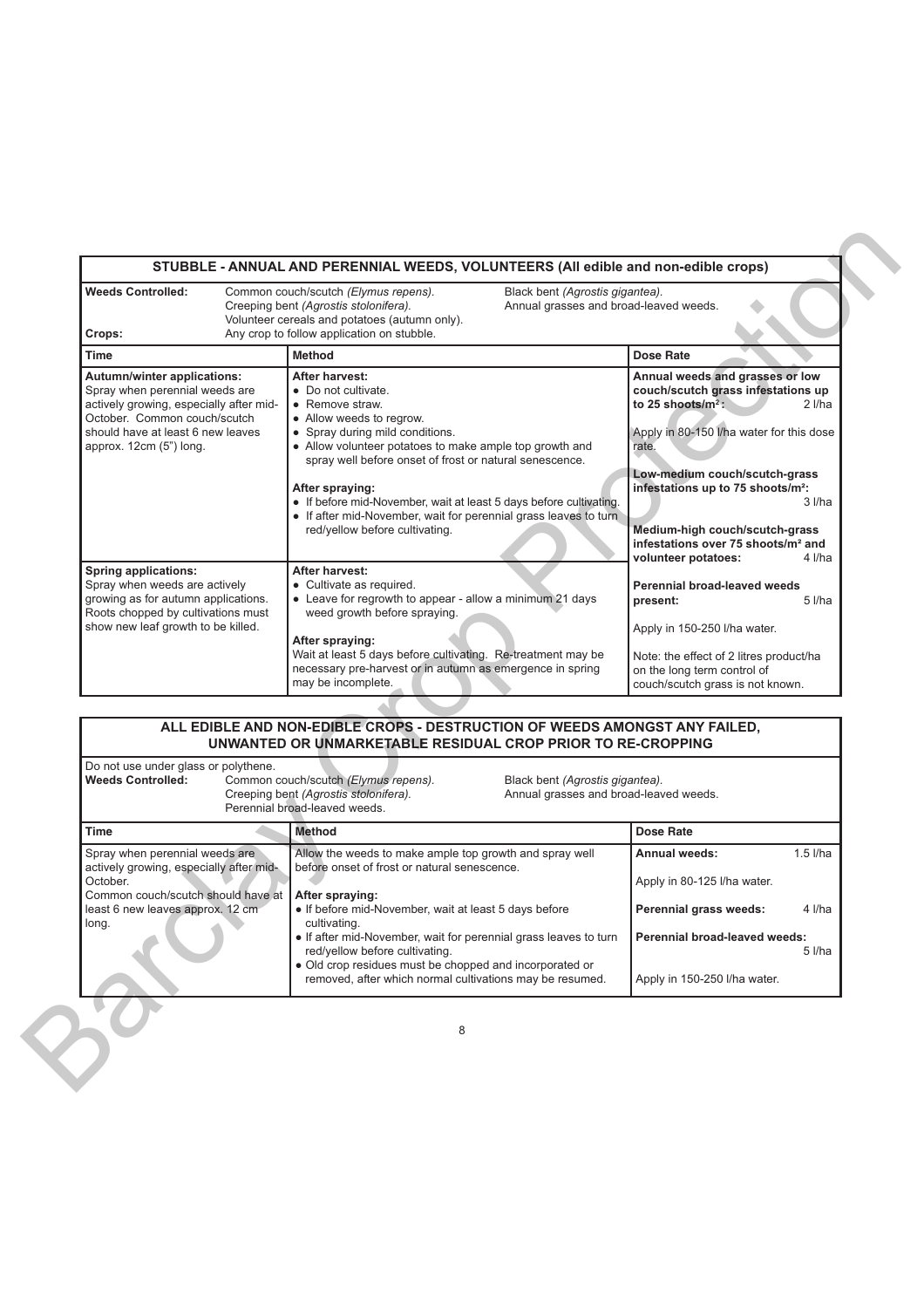|                                                                                                                                                                                                                                       | STUBBLE/CULTIVATED LAND - ANNUAL WEEDS/VOLUNTEERS (all edible and non-edible crops)                                                                                                                                                          |                                           |
|---------------------------------------------------------------------------------------------------------------------------------------------------------------------------------------------------------------------------------------|----------------------------------------------------------------------------------------------------------------------------------------------------------------------------------------------------------------------------------------------|-------------------------------------------|
| <b>Weeds Controlled:</b>                                                                                                                                                                                                              | Annual grasses and broad-leaved weeds.<br>Volunteer cereals.                                                                                                                                                                                 |                                           |
| Crops:                                                                                                                                                                                                                                | Any crop to follow application.                                                                                                                                                                                                              |                                           |
| <b>Time</b>                                                                                                                                                                                                                           | <b>Method</b>                                                                                                                                                                                                                                | <b>Dose Rate</b>                          |
| Autumn/spring/summer:<br>Spray when weeds are actively<br>growing.<br>For optimum control:<br>• Annual grasses should have at<br>least 10cm (4") of green leaf.<br>• Annual broad-leaved weeds should<br>have at least 2 true leaves. | After harvest or cultivations:<br>Allow ground to remain undisturbed for as long as<br>practicable to allow weeds to regrow.<br>After spraying:<br>• Wait at least 24 hours before cultivating.<br>• Wait at least 48 hours before drilling. | $1.5$ I/ha<br>Apply in 80-250 I/ha water. |

| <b>Weeds Controlled:</b><br>Volunteer cereals.                                                                                                                                                                                                                                                                                                                                                                                                                                                                                                                                                 | Annual grasses and broad-leaved weeds.                                                                                                                                                                                                                                                                                                                                                                                                                                                                                                    |                                                                                                                                                                                                                                                                                                                                                           |  |
|------------------------------------------------------------------------------------------------------------------------------------------------------------------------------------------------------------------------------------------------------------------------------------------------------------------------------------------------------------------------------------------------------------------------------------------------------------------------------------------------------------------------------------------------------------------------------------------------|-------------------------------------------------------------------------------------------------------------------------------------------------------------------------------------------------------------------------------------------------------------------------------------------------------------------------------------------------------------------------------------------------------------------------------------------------------------------------------------------------------------------------------------------|-----------------------------------------------------------------------------------------------------------------------------------------------------------------------------------------------------------------------------------------------------------------------------------------------------------------------------------------------------------|--|
| Crops:                                                                                                                                                                                                                                                                                                                                                                                                                                                                                                                                                                                         | Any crop to follow application.                                                                                                                                                                                                                                                                                                                                                                                                                                                                                                           |                                                                                                                                                                                                                                                                                                                                                           |  |
| <b>Time</b>                                                                                                                                                                                                                                                                                                                                                                                                                                                                                                                                                                                    | <b>Method</b>                                                                                                                                                                                                                                                                                                                                                                                                                                                                                                                             | <b>Dose Rate</b>                                                                                                                                                                                                                                                                                                                                          |  |
| Autumn/spring/summer:<br>Spray when weeds are actively<br>growing.                                                                                                                                                                                                                                                                                                                                                                                                                                                                                                                             | After harvest or cultivations:<br>Allow ground to remain undisturbed for as long as<br>practicable to allow weeds to regrow.                                                                                                                                                                                                                                                                                                                                                                                                              | $1.5$ l/ha<br>Apply in 80-250 I/ha water.                                                                                                                                                                                                                                                                                                                 |  |
| For optimum control:<br>• Annual grasses should have at<br>least 10cm (4") of green leaf.<br>• Annual broad-leaved weeds should<br>have at least 2 true leaves.                                                                                                                                                                                                                                                                                                                                                                                                                                | After spraying:<br>• Wait at least 24 hours before cultivating.<br>• Wait at least 48 hours before drilling.                                                                                                                                                                                                                                                                                                                                                                                                                              |                                                                                                                                                                                                                                                                                                                                                           |  |
|                                                                                                                                                                                                                                                                                                                                                                                                                                                                                                                                                                                                | <b>GRASSLAND INCLUDING GRASSLAND DESTRUCTION</b>                                                                                                                                                                                                                                                                                                                                                                                                                                                                                          |                                                                                                                                                                                                                                                                                                                                                           |  |
| Grasses/Weeds Killed:<br>Crops:                                                                                                                                                                                                                                                                                                                                                                                                                                                                                                                                                                | Annual and perennial grasses.<br>Annual and perennial broad-leaved weeds.<br>Any crop to follow application.                                                                                                                                                                                                                                                                                                                                                                                                                              |                                                                                                                                                                                                                                                                                                                                                           |  |
| Time                                                                                                                                                                                                                                                                                                                                                                                                                                                                                                                                                                                           | <b>Method</b>                                                                                                                                                                                                                                                                                                                                                                                                                                                                                                                             | Dose Rate                                                                                                                                                                                                                                                                                                                                                 |  |
| Spray when grasses and weeds are<br>actively growing at the following times and<br>growth stages:<br>Annual grasses and annual<br>broad-leaved weeds:<br>• Spring, summer or autumn.<br>• Annual grasses have at least 10cm (4")<br>of green leaf.<br>• Annual broad-leaved weeds have at<br>least 2 expanded true leaves.<br>Perennial grasses and perennial broad-<br>leaved weeds:<br>• Mid to late summer.<br>• Perennial grasses have at least 12cm<br>(5") of leaf or 5 fully expanded leaves.<br>• Perennial broad-leaved weeds have<br>substantial leaf area or are near<br>flowering. | • Lightly cut or graze and allow regrowth for about 4<br>weeks until the recommended growth stages are<br>reached.<br>• Spray at the dose rate recommended for the weed<br>or grass type.<br>• Wait at least 5 days, when the leaves become<br>yellowed, before removing the growth for<br>conservation or by grazing as required, prior to<br>cultivating or drilling.<br>• Surface mats of old grassland must be thoroughly<br>broken by cultivations before reseeding - see also<br>GENERAL INFORMATION and CULTURAL<br>ADVICE (below) | 1-2 years old, only annual<br>weeds and grasses:<br>3 l/ha<br>2-4 years old, with perennial<br>grasses:<br>4 I/ha<br>Long leys e.g. 4-7 years old<br>with perennial broad-leaved<br>weeds:<br>$5$ I/ha<br>Permanent grassland with<br>ragwort or predominantly fine-<br>leaved grasses:<br>6 l/ha<br>Apply the recommended dose in<br>200-250 I/ha water. |  |
| THE GUIDANCE IN THE 'DIRECTIONS FOR USE'                                                                                                                                                                                                                                                                                                                                                                                                                                                                                                                                                       | Important: Livestock must be kept out of treated areas [for at least 5 days following treatment] IF RAGWORT IS PRESENT, FOLLOW<br>9                                                                                                                                                                                                                                                                                                                                                                                                       |                                                                                                                                                                                                                                                                                                                                                           |  |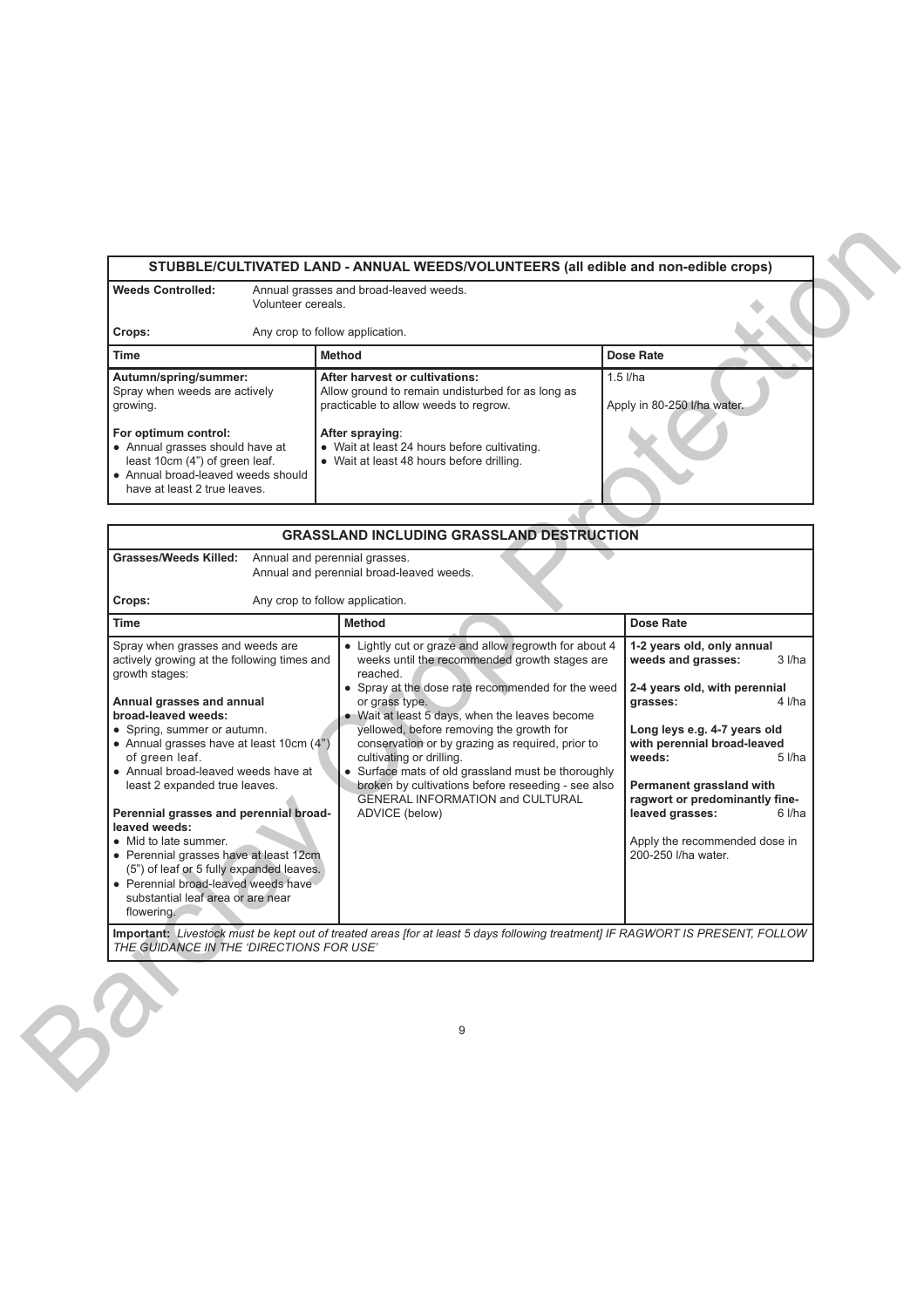### **CULTURAL ADVICE**

### **Direct drilling of grass after a short-term ley**

# **Sowing to grass after late-summer desiccation of long leys or permanent pasture with surface mats**

# **GREEN COVER ON LAND NOT BEING USED FOR CROP PRODUCTION (SET-ASIDE) Weeds Controlled:** Common couch/scutch *(Elymus repens).* Black bent *(Agrostis gigantea).* Annual grasses and broad-leaved weeds. Volunteer cereals. **Crops:** Any crop to follow application.

| <b>GREEN COVER ON LAND NOT BEING USED FOR CROP PRODUCTION (SET-ASIDE)</b><br>Black bent (Agrostis gigantea).<br><b>Weeds Controlled:</b><br>Common couch/scutch (Elymus repens).<br>Annual grasses and broad-leaved weeds.<br>Creeping bent (Agrostis stolonifera).<br>Volunteer cereals.<br>Crops:<br>Any crop to follow application.<br>Users must ensure for themselves compliance with the management rules of any grant-aided scheme before use; the guidance<br>given in the following may be changed.<br><b>Dose Rate</b><br><b>Time</b><br><b>Method</b><br>• Do not cut or cultivate prior to applying this<br>Spray whilst the green cover is<br>Annual weeds and grasses except<br>actively growing at any time<br>product in this situation.<br>$1.5$ I/ha<br>black-grass:<br>consistent with the prevailing<br>• Spray before weeds set seed<br>weather conditions and within the<br>• After spraying do not cut, cultivate or prepare land<br>Apply in 80-150 I/ha water for this dose<br>for the next crop until permitted to do so by the<br>management rules of any grant<br>rate.<br>aided scheme. Normally<br>management rules; in any event do not cut or<br>(note - if the green cover is dense and/or<br>well established, use the higher dose of<br>cultivate for 1 day (after 1.5 l/ha) or 5 days (after<br>destruction of green cover cannot<br>3 I/ha in 150-250 I/ha water as for<br>be started before 15 April and<br>3-6 I/ha) after application.<br>low-medium couch/scutch - see below)<br>must be accomplished by 31<br>August. Deep-rooted perennial<br>Low-medium couch/scutch-grass<br>broad-leaved weeds are best<br>infestations up to 75 shoots/m <sup>2</sup> :<br>controlled when well grown and<br>$3$ <i>l/ha</i><br>are at or near flowering. |
|------------------------------------------------------------------------------------------------------------------------------------------------------------------------------------------------------------------------------------------------------------------------------------------------------------------------------------------------------------------------------------------------------------------------------------------------------------------------------------------------------------------------------------------------------------------------------------------------------------------------------------------------------------------------------------------------------------------------------------------------------------------------------------------------------------------------------------------------------------------------------------------------------------------------------------------------------------------------------------------------------------------------------------------------------------------------------------------------------------------------------------------------------------------------------------------------------------------------------------------------------------------------------------------------------------------------------------------------------------------------------------------------------------------------------------------------------------------------------------------------------------------------------------------------------------------------------------------------------------------------------------------------------------------------------------------------------------------------------------------------------------------------------------------|
|                                                                                                                                                                                                                                                                                                                                                                                                                                                                                                                                                                                                                                                                                                                                                                                                                                                                                                                                                                                                                                                                                                                                                                                                                                                                                                                                                                                                                                                                                                                                                                                                                                                                                                                                                                                          |
|                                                                                                                                                                                                                                                                                                                                                                                                                                                                                                                                                                                                                                                                                                                                                                                                                                                                                                                                                                                                                                                                                                                                                                                                                                                                                                                                                                                                                                                                                                                                                                                                                                                                                                                                                                                          |
|                                                                                                                                                                                                                                                                                                                                                                                                                                                                                                                                                                                                                                                                                                                                                                                                                                                                                                                                                                                                                                                                                                                                                                                                                                                                                                                                                                                                                                                                                                                                                                                                                                                                                                                                                                                          |
| Medium-high couch/scutch-grass<br>infestations over 75 shoots/m <sup>2</sup> and<br>black-grass:<br>4 I/ha<br>Ragwort, deep-rooted perennial<br>broad-leaved weeds and fine-leaved<br>6 l/ha<br>grasses present:<br>Apply in 150-250 I/ha water.                                                                                                                                                                                                                                                                                                                                                                                                                                                                                                                                                                                                                                                                                                                                                                                                                                                                                                                                                                                                                                                                                                                                                                                                                                                                                                                                                                                                                                                                                                                                         |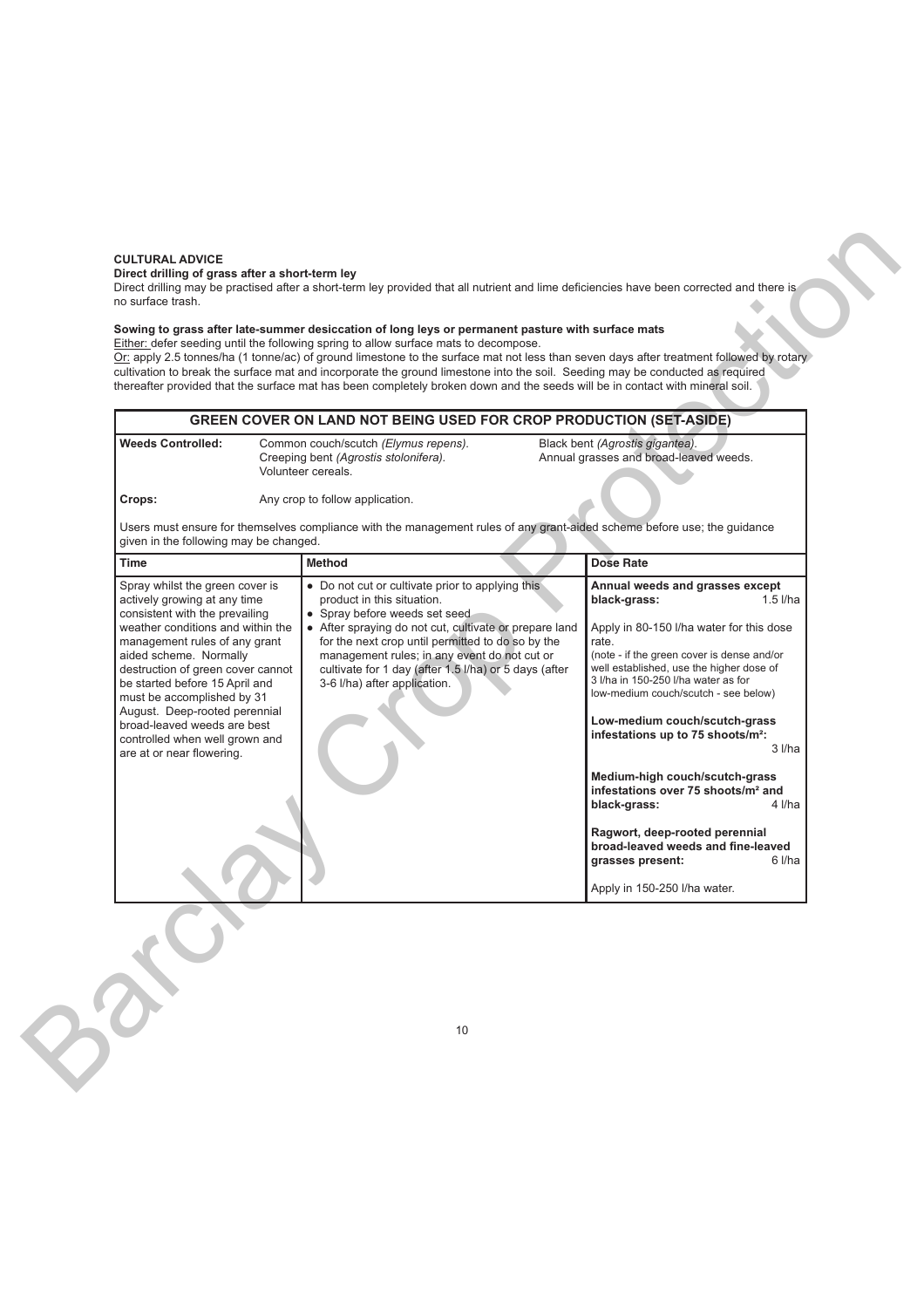| <b>Use</b>                                                                                                                                                                                                                                                                                          | Dose Rate                                                                                                                                                                                                                          | Remarks                                                                                                                                                                                                                                                                                                                                                                                                                                                         |
|-----------------------------------------------------------------------------------------------------------------------------------------------------------------------------------------------------------------------------------------------------------------------------------------------------|------------------------------------------------------------------------------------------------------------------------------------------------------------------------------------------------------------------------------------|-----------------------------------------------------------------------------------------------------------------------------------------------------------------------------------------------------------------------------------------------------------------------------------------------------------------------------------------------------------------------------------------------------------------------------------------------------------------|
| Before planting:<br>Most broad-leaved and grass weeds                                                                                                                                                                                                                                               | $5$ $1/ha$<br>Hydraulic Sprayers: apply in 80-250<br>I/ha water.<br>Rotary atomisers: apply in total spray<br>volume of 40 I/ha.                                                                                                   | If the ground has been disturbed by the forestry<br>operations, allow the weeds to recover. Apply<br>when the weeds are showing green leaf and are<br>actively growing. Wait at least 7 days before any<br>cultivation or before planting trees.                                                                                                                                                                                                                |
| After planting (as directed spray)<br>in competitive forestry situations:<br>for cleaning-up around trees; conifer<br>release;<br>Most annual and perennial grasses<br>and broad-leaved weeds<br>Broad-leaved woody weeds:<br>bracken, beech, brush, bramble,<br>sycamore, oak, hazel, willow, ash. | Use the "Weedwiper Mini" or apply by<br>knapsack sprayer. For knapsack<br>application apply at the appropriate<br>dose for the species to be treated as<br>outlined below:<br>4 I/ha in 250 I/ha water<br>3 I/ha in 250 I/ha water | Use the "Weedwiper Mini" (except<br>rhododendron) or apply by knapsack sprayer<br>around fully quarded trees. It is ESSENTIAL to<br>use a TREE GUARD for all applications made in<br>the growing season.<br>Treat bracken after frond tips are unfurled but<br>pre-senescence. Treat heather late-August to<br>end-September. Treat all other woody weeds<br>June to August before leaf senescence, but after<br>new growth of crop has hardened.<br>Important: |
| Heather (peat soils)<br>Heather (mineral soils)                                                                                                                                                                                                                                                     | 4 I/ha in 250 I/ha water<br>6 I/ha in 250 I/ha water                                                                                                                                                                               | The time of hardening of leader growth in any<br>year varies with species, location and weather<br>amongst other factors; hardening might occur<br>from end-July up to October or even later. Always                                                                                                                                                                                                                                                            |
| Rhododendron                                                                                                                                                                                                                                                                                        | By Knapsack Sprayer:<br>10 I/ha or 8 I/ha in 250 I/ha water plus<br>authorised adjuvant ADJ0570 at 2% of<br>final spray volume.<br>The Weedwiper Mini is not recomended<br>for the control of rhododendron.                        | direct the spray away from leaders to avoid<br>damage to Lammas growth.                                                                                                                                                                                                                                                                                                                                                                                         |
| Cut stump application to prevent<br>regrowth of thinnings.                                                                                                                                                                                                                                          | Deciduous species:<br>1 volume product: 9 volumes of water<br>(10% solution).<br>Coniferous species:<br>1 volume product: 4 volumes of water<br>(20% solution).                                                                    | Apply immediately after felling or simultaneously<br>whilst sawing, with a special attachment to the<br>saw, during November to March. Do not apply<br>during the period of rising sap flow usually<br>occurring during March to May.                                                                                                                                                                                                                           |
| Thinning by stem injection                                                                                                                                                                                                                                                                          | All species:<br>2ml of undiluted product per cut.<br>For trees more than 10cm diameter<br>make 2 or 3 cuts according to tree size<br>and inject 2ml of product into each.                                                          | Cut into the live cambial tissue with a downward<br>axe stroke. Cuts must be not more than 1m from<br>the ground. Inject the Gallup XL into each cut.<br>Treat at any time of the year except during the<br>period of rising sap flow usually occurring during<br>March to May.                                                                                                                                                                                 |
| prepared solution at 1ml dye per 10 litres of prepared spray solution.                                                                                                                                                                                                                              |                                                                                                                                                                                                                                    | Note: for ease of identification of treated trees a suitable commercially available water soluble violet dye may be added to the                                                                                                                                                                                                                                                                                                                                |
|                                                                                                                                                                                                                                                                                                     | 11                                                                                                                                                                                                                                 |                                                                                                                                                                                                                                                                                                                                                                                                                                                                 |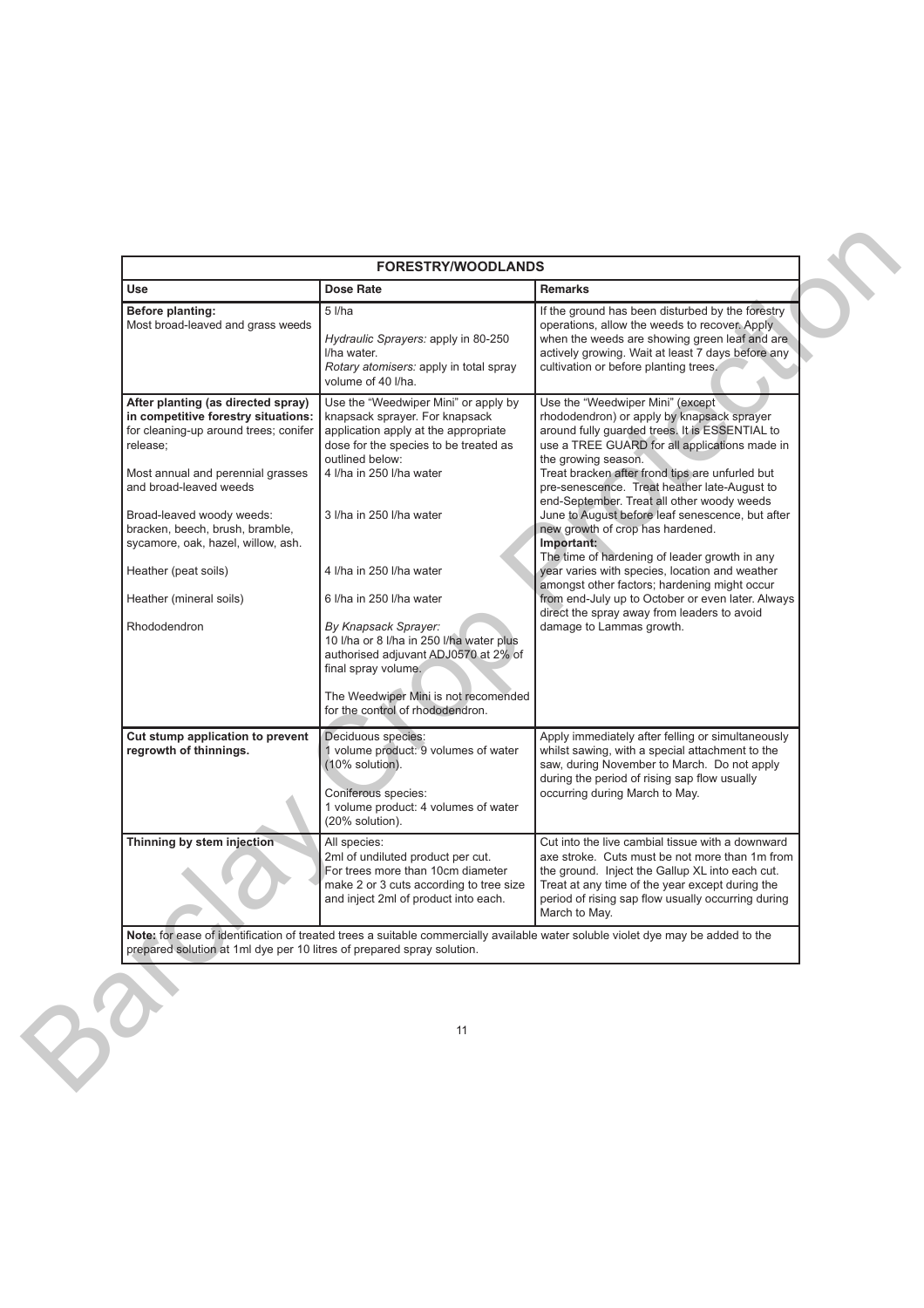| <b>TOP FRUIT ORCHARDS</b>                                                     |                                                                                                                                                                                                                                                                                                                                         |                               |  |  |  |  |
|-------------------------------------------------------------------------------|-----------------------------------------------------------------------------------------------------------------------------------------------------------------------------------------------------------------------------------------------------------------------------------------------------------------------------------------|-------------------------------|--|--|--|--|
| <b>Weeds Controlled:</b><br>Most annual and perennial weeds.                  |                                                                                                                                                                                                                                                                                                                                         |                               |  |  |  |  |
| <b>Crops</b>                                                                  | <b>Time and Method</b>                                                                                                                                                                                                                                                                                                                  | Dose Rate                     |  |  |  |  |
| Established (minimum 2 years)<br>trees of:<br>Apple<br>Pear<br>Cherry<br>Plum | Apply as a directed MEDIUM or COARSE quality spray.<br>Spray after leaf fall in autumn or before green cluster<br>stage of apple and pear or white bud stage of stone fruit.<br>Avoid spraying or allowing drift to contact the trunk above<br>30cm (12") from the ground, or any branches. Spray<br>must not contact any damaged bark. | 5 I/ha in 200-400 I/ha water. |  |  |  |  |

# **NATURAL SURFACES NOT INTENDED TO BEAR VEGETATION, PERMEABLE SURFACES OVERLYING SOIL, HARD SURFACES: General use around the farm**

| <b>Weeds Controlled:</b>                                                                               |                                                                                                                                                                                                                                                                                                                                         | Most annual and perennial weeds.                                                                                                                                                                                                                      |                                                                                                                                                                                                                                                                                                                                                                                                                                                                                                                                                                                                 |                                                             |
|--------------------------------------------------------------------------------------------------------|-----------------------------------------------------------------------------------------------------------------------------------------------------------------------------------------------------------------------------------------------------------------------------------------------------------------------------------------|-------------------------------------------------------------------------------------------------------------------------------------------------------------------------------------------------------------------------------------------------------|-------------------------------------------------------------------------------------------------------------------------------------------------------------------------------------------------------------------------------------------------------------------------------------------------------------------------------------------------------------------------------------------------------------------------------------------------------------------------------------------------------------------------------------------------------------------------------------------------|-------------------------------------------------------------|
| Crops                                                                                                  |                                                                                                                                                                                                                                                                                                                                         | <b>Time and Method</b>                                                                                                                                                                                                                                |                                                                                                                                                                                                                                                                                                                                                                                                                                                                                                                                                                                                 | Dose Rate                                                   |
| Established (minimum 2 years)<br>trees of:<br>Apple<br>Pear<br>Cherry<br>Plum                          | Apply as a directed MEDIUM or COARSE quality spray.<br>Spray after leaf fall in autumn or before green cluster<br>stage of apple and pear or white bud stage of stone fruit.<br>Avoid spraying or allowing drift to contact the trunk above<br>30cm (12") from the ground, or any branches. Spray<br>must not contact any damaged bark. |                                                                                                                                                                                                                                                       |                                                                                                                                                                                                                                                                                                                                                                                                                                                                                                                                                                                                 | 5 I/ha in 200-400 I/ha water.                               |
|                                                                                                        |                                                                                                                                                                                                                                                                                                                                         | NATURAL SURFACES NOT INTENDED TO BEAR VEGETATION, PERMEABLE SURFACES OVERLYING<br>SOIL, HARD SURFACES: General use around the farm.                                                                                                                   |                                                                                                                                                                                                                                                                                                                                                                                                                                                                                                                                                                                                 |                                                             |
| <b>Weeds Controlled:</b>                                                                               |                                                                                                                                                                                                                                                                                                                                         | Most annual and perennial weeds.                                                                                                                                                                                                                      |                                                                                                                                                                                                                                                                                                                                                                                                                                                                                                                                                                                                 |                                                             |
| Area of use                                                                                            | <b>Dose Rate</b>                                                                                                                                                                                                                                                                                                                        |                                                                                                                                                                                                                                                       | Remarks                                                                                                                                                                                                                                                                                                                                                                                                                                                                                                                                                                                         |                                                             |
| Around farm<br>buildings, farm<br>paths and farm<br>roadways.                                          | General use:<br>40 I/ha.                                                                                                                                                                                                                                                                                                                | 4 I/ha<br>Perennial broad-leaved weeds present: 6 l/ha<br>Hydraulic Sprayers: apply in 80-250 I/ha water<br>Knapsack Sprayers: apply in 100-250 I/ha water.<br>Rotary atomisers: apply in total spray volume of                                       | Apply this product carefully. Ensure spraying takes<br>place only when weeds are actively growing (normally<br>March to October) and is confined only to visible<br>weeds including those in the 30cm swath covering the<br>kerb edge and road gully - do not overspray drains.<br>Weeds germinating after application will not be<br>controlled. Apply as a MEDIUM or COARSE spray to<br>weed foliage. Avoid drift onto crops, lawns, amenity<br>plants or any desirable species.<br>DO NOT USE UNDER GLASS OR POLYTHENE.<br>See KNAPSACK RATE RECKONER tables.<br>DO NOT SPRAY HEDGE BOTTOMS. |                                                             |
|                                                                                                        |                                                                                                                                                                                                                                                                                                                                         | Important: Livestock must be kept out of treated areas [for at least 5 days following treatment] IF RAGWORT IS PRESENT,<br>FOLLOW THE GUIDANCE IN THE 'DIRECTIONS FOR USE'                                                                            |                                                                                                                                                                                                                                                                                                                                                                                                                                                                                                                                                                                                 |                                                             |
|                                                                                                        |                                                                                                                                                                                                                                                                                                                                         |                                                                                                                                                                                                                                                       |                                                                                                                                                                                                                                                                                                                                                                                                                                                                                                                                                                                                 |                                                             |
|                                                                                                        |                                                                                                                                                                                                                                                                                                                                         | <b>AQUATIC WEED CONTROL</b>                                                                                                                                                                                                                           |                                                                                                                                                                                                                                                                                                                                                                                                                                                                                                                                                                                                 |                                                             |
| Land immediately adjacent to aquatic areas                                                             |                                                                                                                                                                                                                                                                                                                                         |                                                                                                                                                                                                                                                       |                                                                                                                                                                                                                                                                                                                                                                                                                                                                                                                                                                                                 |                                                             |
| For weed control near watercourses and lakes in the presence or absence of fish.<br><b>Situations:</b> |                                                                                                                                                                                                                                                                                                                                         |                                                                                                                                                                                                                                                       |                                                                                                                                                                                                                                                                                                                                                                                                                                                                                                                                                                                                 |                                                             |
|                                                                                                        |                                                                                                                                                                                                                                                                                                                                         | Note: provided that use is as directed on this label, water may be used for irrigation or livestock without interruption.                                                                                                                             |                                                                                                                                                                                                                                                                                                                                                                                                                                                                                                                                                                                                 |                                                             |
|                                                                                                        |                                                                                                                                                                                                                                                                                                                                         | Important: Consult the appropriate regional water regulatory body (Environment Agency/Scottish Environment Protection<br>Agency) responsible for the water catchment area before applying any treatment near water - see Other Specific Restrictions. |                                                                                                                                                                                                                                                                                                                                                                                                                                                                                                                                                                                                 |                                                             |
| lakes', DEFRA booklet PB2289.                                                                          |                                                                                                                                                                                                                                                                                                                                         | Consult and observe the code of practice entitled 'Guidelines for the use of herbicides on weeds in or near watercourses and                                                                                                                          |                                                                                                                                                                                                                                                                                                                                                                                                                                                                                                                                                                                                 |                                                             |
| <b>Weed Species</b>                                                                                    |                                                                                                                                                                                                                                                                                                                                         | Dose Rate                                                                                                                                                                                                                                             | Remarks                                                                                                                                                                                                                                                                                                                                                                                                                                                                                                                                                                                         |                                                             |
| Waterside weeds:                                                                                       |                                                                                                                                                                                                                                                                                                                                         | Treat as for NATURAL SURFACES NOT<br>INTENDED TO BEAR VEGETATION.                                                                                                                                                                                     |                                                                                                                                                                                                                                                                                                                                                                                                                                                                                                                                                                                                 | As for NATURAL SURFACES NOT<br>INTENDED TO BEAR VEGETATION. |
|                                                                                                        |                                                                                                                                                                                                                                                                                                                                         | 12                                                                                                                                                                                                                                                    |                                                                                                                                                                                                                                                                                                                                                                                                                                                                                                                                                                                                 |                                                             |

# **AQUATIC WEED CONTROL**

# **Land immediately adjacent to aquatic areas**

| <b>Weed Species</b> | Dose Rate                         | <b>Remarks</b>                        |
|---------------------|-----------------------------------|---------------------------------------|
| Waterside weeds:    | Treat as for NATURAL SURFACES NOT | <b>I As for NATURAL SURFACES NOT</b>  |
|                     | INTENDED TO BEAR VEGETATION.      | <b>I INTENDED TO BEAR VEGETATION.</b> |

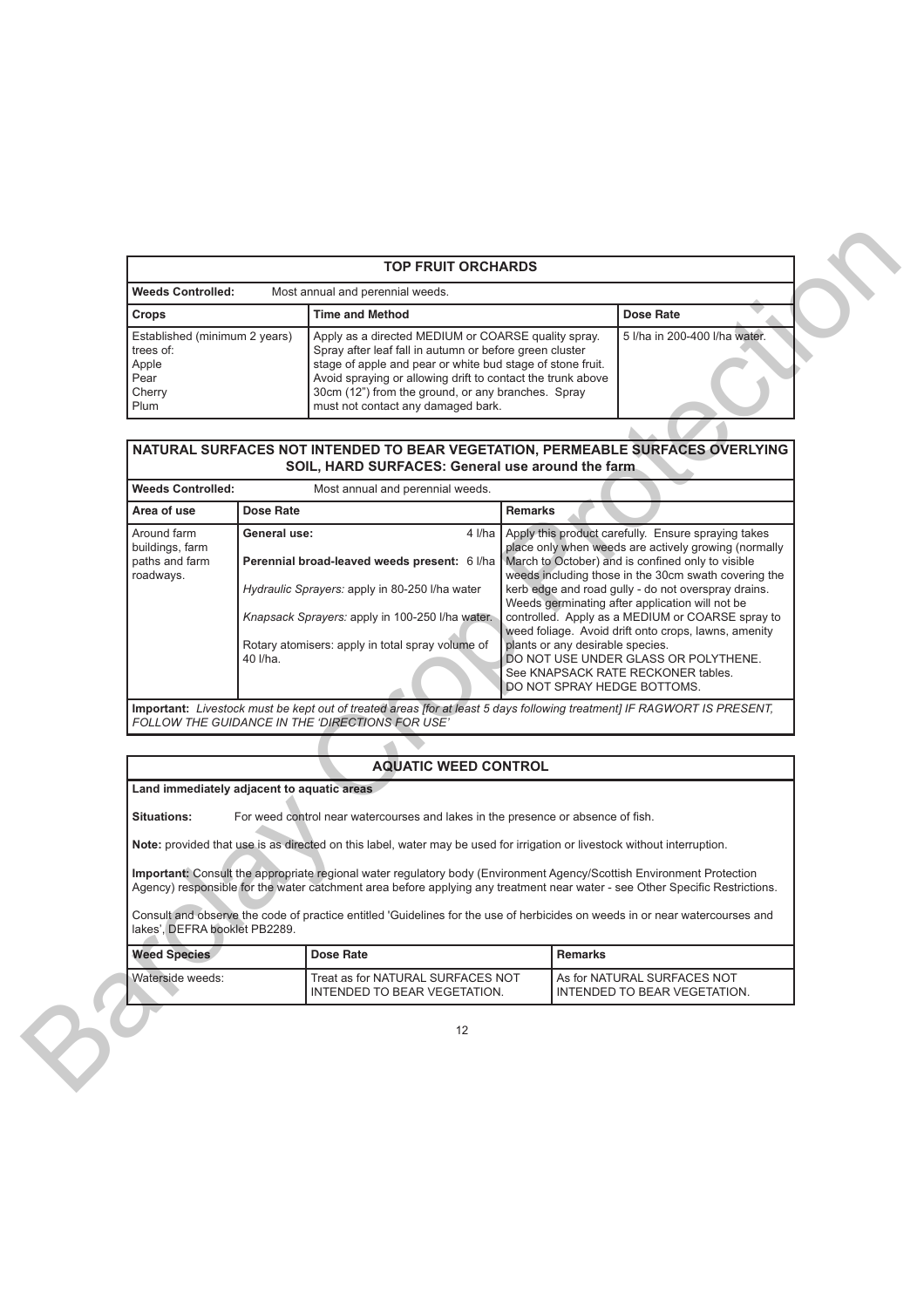# **WICK/WIPER APPLICATORS (e.g. WEEDWIPER MINI)**

Certain weeds, particularly those with an erect growth habit and having a spatial separation from desirable species, can be effectively controlled by wiping a concentrated solution of Gallup XL onto the leaves or stems. Weeds must be actively growing at application. Do not apply when rain is expected within 6 hours as, apart from unsatisfactory weed control, herbicide might be transferred to desirable species by rain splash or foliar contact. WICKWIRE RAPPLICATORS (i.g. WEEDWIRE MAI)<br>
Corn was considered to the state and considered to the state and the state and the state and the state and the state and the state and the state and the state and the state and t

# **Gallup XL dilution**

Maximum Concentrations used must not exceed the following: Weedwiper Mini: 1 volume Gallup XL : 2 volumes of water Other wipers: 1 volume Gallup XL : 1 volume of water for normal conditions;under warm, dry conditions use 1:2 dilution with water

Weedwipers may be used in any crop where the wiper does not touch the growing crop.

**Note:** for ease of identification of treated weeds, a suitable commercially available water soluble dye may be added to the prepared solution at 1 ml dye per 10 litres of prepared spray solution.

### **Control of Bolters in Sugar Beet**

Treat by a series of three applications during early July to early August with 2 weeks between treatments; for high populations repeat each treatment after 24 hours in the reverse direction.

## **CAUTION**

Ensure that there is a minimum 5 cm (2") between the top of the tallest desired vegetation and the impregnated wiper. Bolters should be a minimum 10 cm (4") taller than the desired vegetation for safe application.

### **MIXING**

Pour the recommended quantity of Gallup XL into the spray tank already half-filled with clean water and under agitation. Top up the tank with more clean water to the required level, whilst maintaining agitation. Spray out on the day of mixing. **Knapsack Sprayers**

### Add the recommended quantity of Gallup XL to the knapsack spray tank approximately one-third filled with clean water. Agitate thoroughly with a clean rod or by shaking after replacing the lid until thoroughly mixed. Top up the tank with more clean water to the required level and agitate thoroughly before use. Spray out on the day of mixing.

DO NOT MIX, APPLY OR STORE GALLUP XL IN GALVANISED OR UNLINED MILD STEEL CONTAINERS OR TANKS. KEEP TANKS WELL VENTED AND CLEAR OF ALL SOURCES OF IGNITION.

# **APPLICATION & SPRAY QUALITY**

**Conventional hydraulic sprayers**

# **Knapsack sprayers**

Prepared spray solution should be applied as a MEDIUM or COARSE spray (BCPC definition) at nozzle pressures not exceeding 2.5 bar. Gallup XL is a systemic weedkiller and is active at low doses. **Always take extreme care to avoid spray drift. DO NOT SPRAY in windy weather or near to desirable species or amenity plants as drift onto other crops or vegetation can cause severe plant injury or destruction.**

### **SOILS**

Gallup XL may be used to control weeds on all mineral or organic soils or surfaces, including ash and gravel. Only weeds showing green leaf at the time of application can be killed. There is no residual activity with Gallup XL.